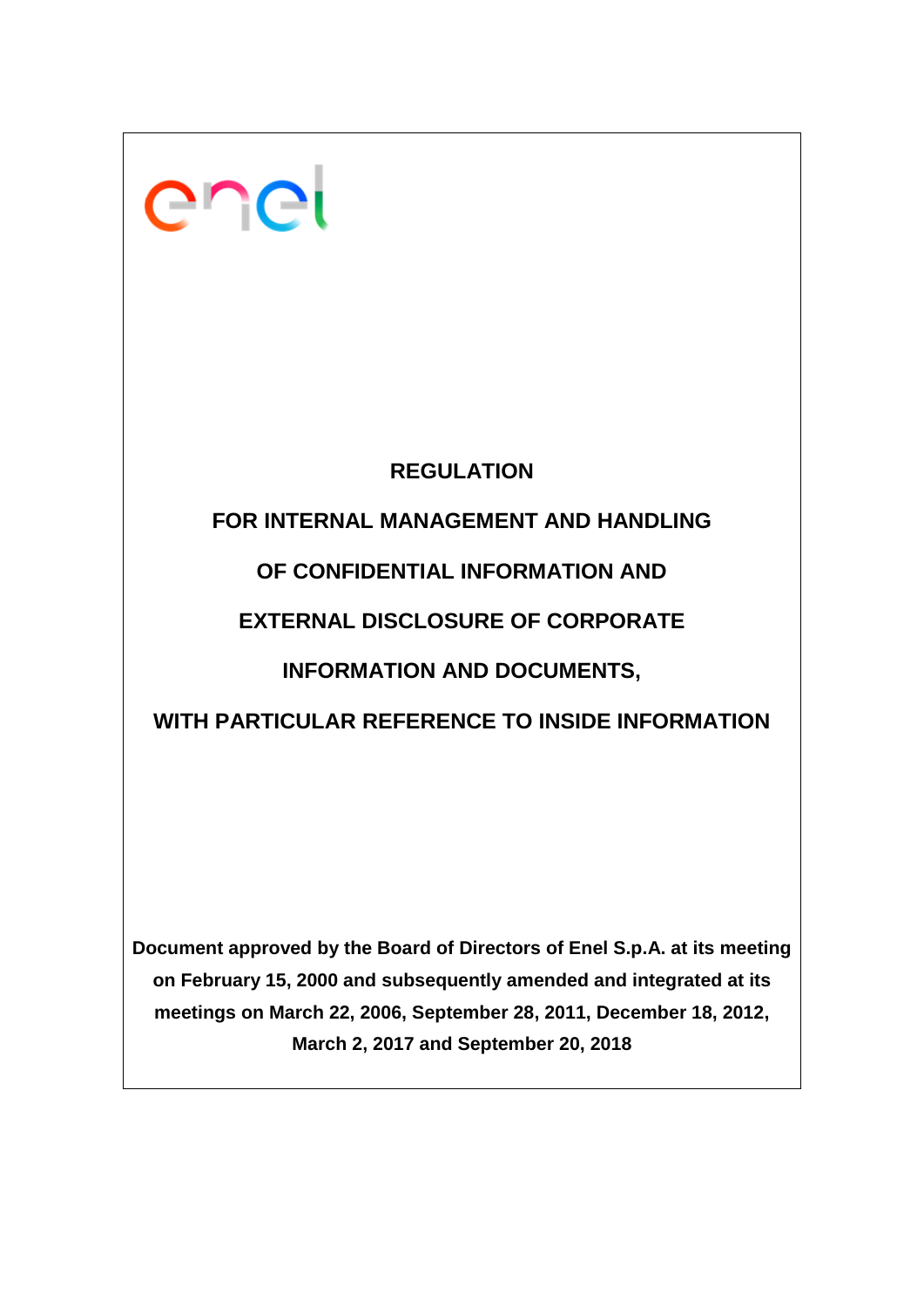## **SECTION I**

## **APPLICATION AREA OF THE REGULATION AND DEFINITIONS**

### **ARTICLE 1**

### *Application area*

1.1 This Regulation contains the rules concerning the corporate management and handling of Confidential Information (as defined hereinafter) and identifies the procedures to be followed for the external disclosure of documents and information concerning Enel S.p.A. and its subsidiaries, with particular reference to Inside Information (as defined hereinafter). It is adopted in accordance with the recommendations set forth by Article 1.C.1, letter j), of the Corporate Governance Code of listed companies and with the recommendations contained in Consob Guidelines on the "Management of inside information", as well as in compliance with the applicable European and Italian laws on market abuse.

### **ARTICLE 2**

#### *Definitions*

- 2.1 For the purposes of this Regulation:
	- a) "**Chief Executive Officer**": means the Chief Executive Officer of Enel S.p.A.;
	- b) "**Confidential Information**": means any information or document concerning Enel and/or its subsidiaries – Relevant Information and Inside Information included – which has not been made public and that, for its content or other features, must be kept confidential;
	- c) "**Enel**" or the "**Company**": means Enel S.p.A.;
	- d) "**Enel Group**": means Enel and its directly and/or indirectly subsidiaries pursuant to Article 93 of Legislative Decree no. 58 of February 24, 1998;
	- e) "**Financial Information**": means the information and/or documents, also periodical, that contain economic and/or balance sheet and/or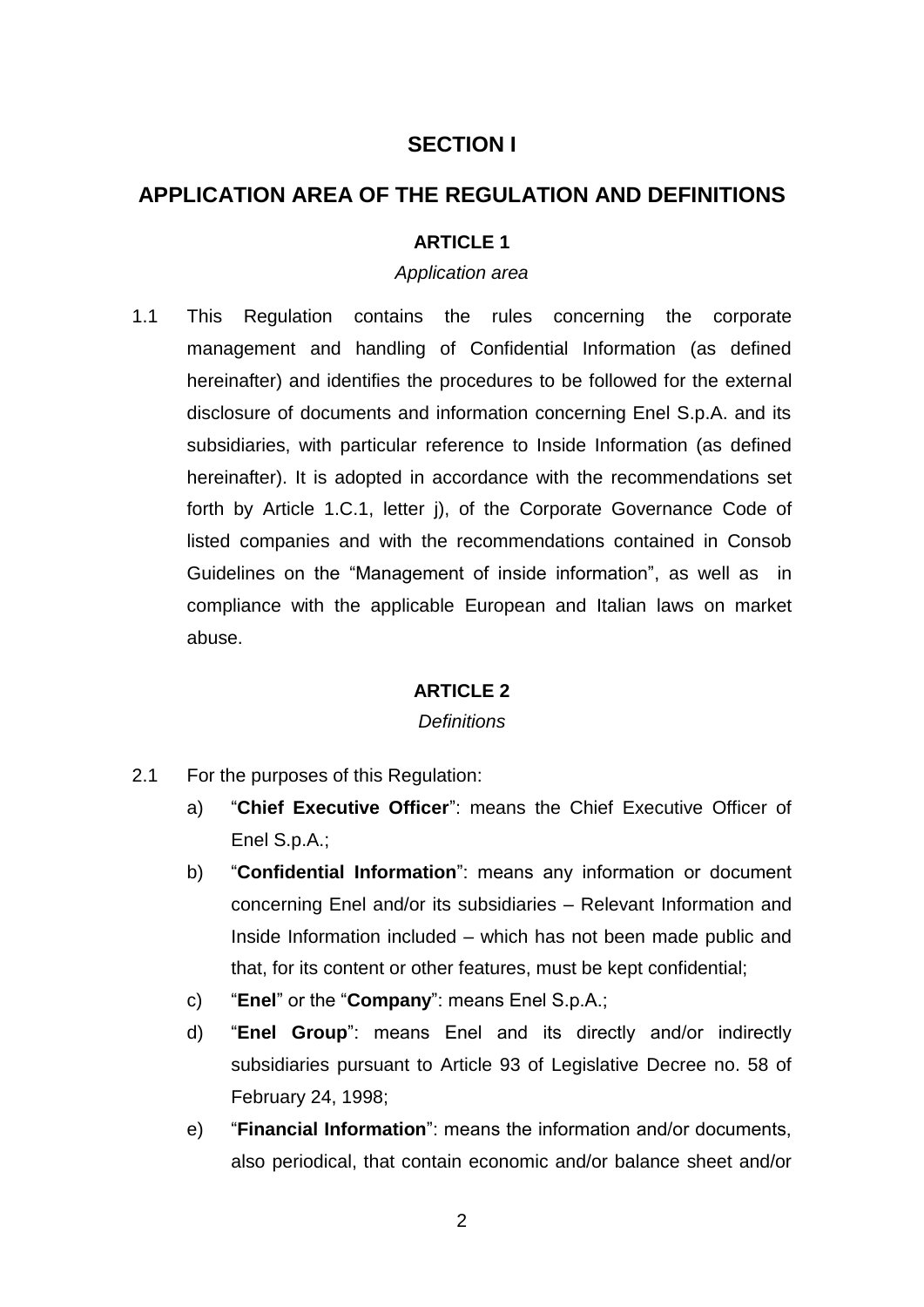financial and/or operational data concerning the Company and/or Enel Group, including forecasts;

- f) "**Financial Instruments**": to the extent of this Regulation, means the shares and bonds issued by Enel (a) admitted to trading on a regulated market or for which a request for admission to trading on a regulated market  $(1)$  has been made; (b) traded on an MTF  $(2)$ , admitted to trading on an MTF or for which a request for admission to trading on an MTF has been made; (c) traded on an OTF  $(3)$ ;
- g) "**Functions qualified for the management of Relevant and Inside Information**" or **"FGIRP"**: means the organizational function in charge of ensuring a prompt identification, an appropriate monitoring and an adequate managing of Relevant Information and Inside Information. Such duties are to be carried out by:
	- "Administration, Finance and Control", "Communications" and "Legal and Corporate Affairs" Functions of Enel, each within its own scope and duly coordinated with the others. They shall carry out the activities described in this Regulation and in its Implementing Rules;
	- the Chief Executive Officer, who supported by the abovementioned Functions pursuant to Articles 8, 9 and 10 of this Regulation – is entrusted with the decision upon whether an information is to be qualified as Inside Information and, in case of Inside Information, is responsible for the decision upon its prompt disclosure to the public or the start of the delay procedure;

 ( 1 ) "Regulated market" means a multilateral system operated and/or managed by a market operator, which brings together or facilitates the bringing together of multiple third-party buying and selling interests in financial instruments, in the system and in accordance with its nondiscretionary rules, in a way that results in a contract in respect of the financial instruments admitted to trading under its rules and/or systems, and which is authorized and functions regularly.

<sup>(</sup> 2 ) "MTF" means a multilateral trading system, operated by an investment firm or a market operator, which brings together multiple third-party buying and selling interests in financial instruments, in the system and in accordance with non-discretionary rules, in a way that results in a contract.

<sup>(</sup> 3 ) "OTF" means a multilateral trading system, which is not a regulated market or an MTF, in which multiple third-party buying and selling interests in bonds, structured finance products, emission allowances or derivatives are able to interact in the system in a way that results in a contract.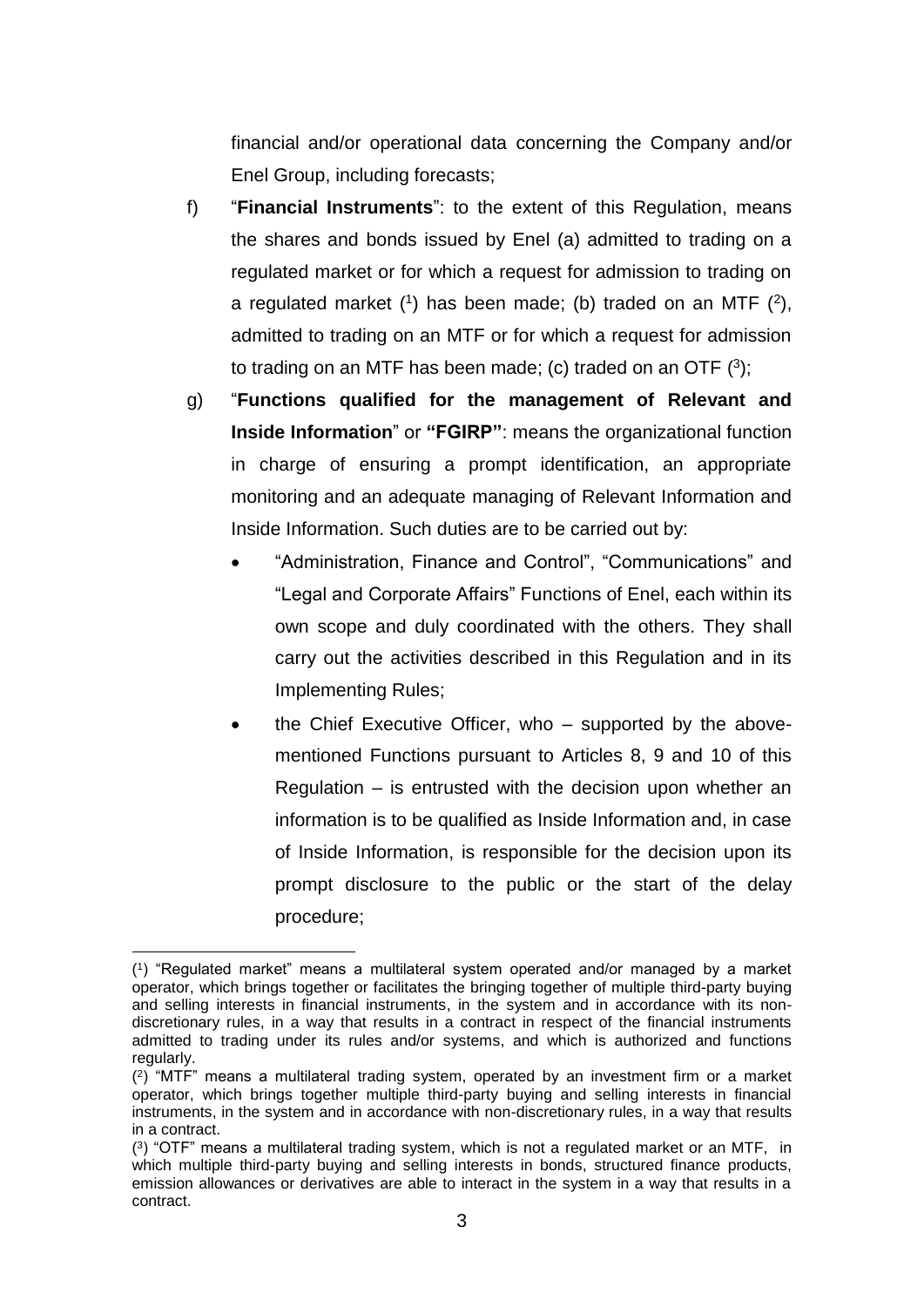- h) "**Implementing Rules**": means rules adopted within Enel as implementation of this Regulation;
- i) "**Inside Information**": means an information of a precise nature, which has not been made public, relating – directly or indirectly – to the Company or to one or more Financial Instruments (as defined below), which, if it were made public, would be likely to have a significant effect on the prices of those Financial Instruments or on the price of related derivative financial instruments. In this respect:
	- an information shall be deemed to be of a precise nature if: (a) it indicates a set of circumstances which exists or which may reasonably be expected to come into existence, or an event which has occurred or which may reasonably be expected to occur; and where (b) it is specific enough to enable a conclusion to be drawn as to the possible effect of that set of circumstances or event on the prices of the Financial Instruments or the related derivative financial instrument;
	- information which, if it were made public, would be likely to have a significant effect on the prices of Financial Instruments or related derivative financial instruments, shall mean information a reasonable investor would be likely to use as part of the basis of his or her investment decisions;
	- in the case of a protracted process that is intended to bring about, or that results in, particular circumstances or a particular event, not only those future circumstances or that future event, but also the Intermediate Steps of that process may be deemed to be relevant as Inside Information, on the terms and conditions specified in the relevant definition below.

For the purpose of this Regulation, in relation to Enel subsidiaries, all the information that may be considered as Inside Information for Enel itself, in light of the significance of the activities of the same subsidiaries, are relevant;

j) "**Intermediate Steps**": means the intermediate steps that, within the framework of a protracted process that is intended to bring about, or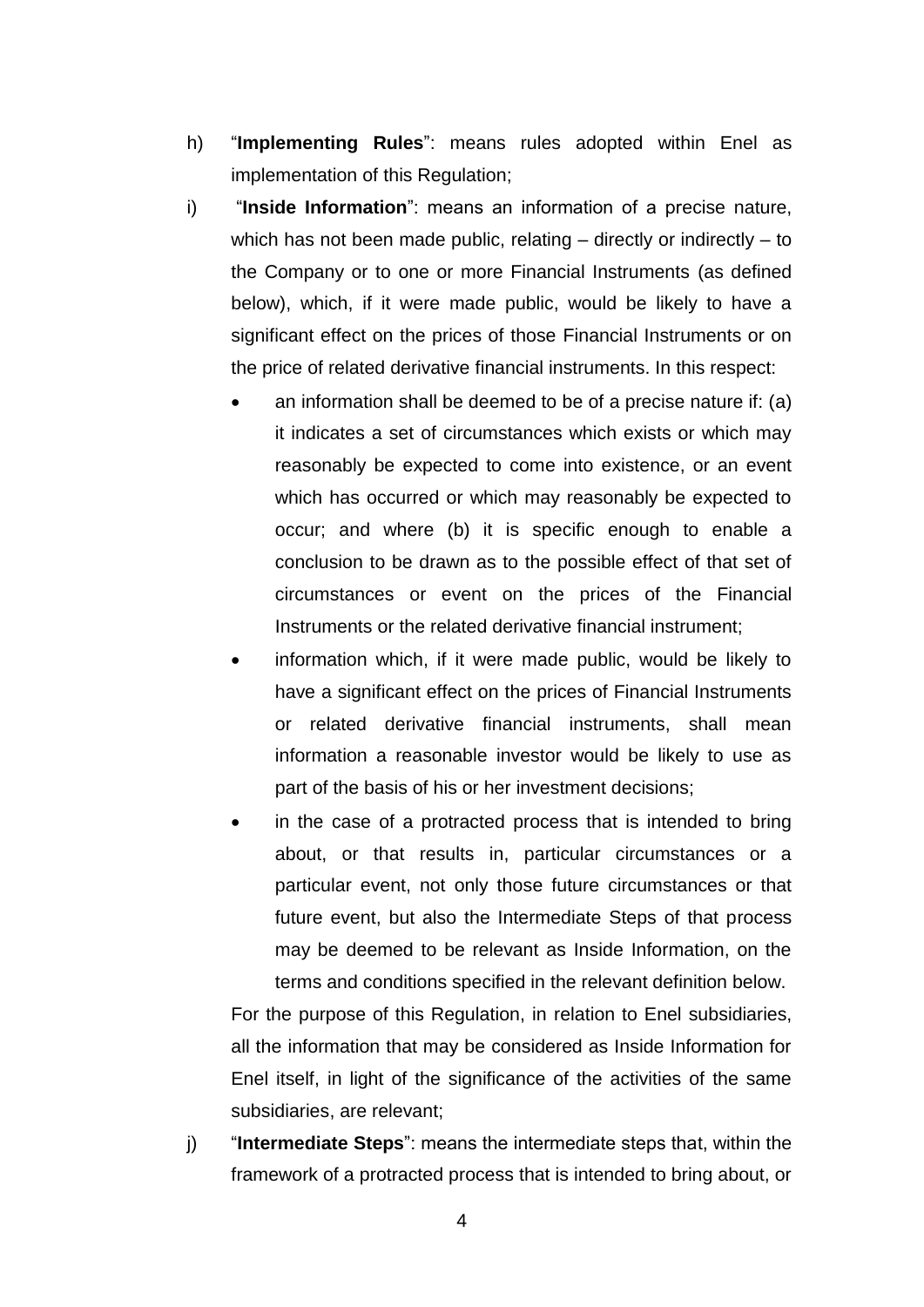that results in, particular circumstances or a particular event, are connected with bringing about or resulting in those future circumstances or that future event. Also Intermediate Steps may be deemed as information with precise nature and shall be qualified as Inside Information, when they satisfy, by themselves, all the criteria indicated above in order to qualify an information as Inside Information.

By way of example but not exclusively, information which relates to an event or a set of circumstances which is an Intermediate Step in a protracted process may relate to the state of contract negotiations; terms provisionally agreed in contract negotiations; the possibility of the placement of Financial Instruments; conditions under which Financial Instruments will be marketed; provisional terms for the placement of Financial Instruments; or the possibility of the inclusion of a Financial Instruments into a major index or the deletion of a Financial Instruments from such an index.

Notwithstanding the above, again by way of example in case of participation to a tender the evaluations may be different depending on the actual circumstances, first of all the fact that the Company (or its subsidiary) acts as seller or as purchaser. In fact, in the first case, the decision of the Company (or of its subsidiary) to start a competitive procedure for the sale of its equity interests and/or activities – where the latter are considered as strategic and/or where a relevant consideration is expected for their disposal – may most likely be qualified as Inside Information. On the contrary, in the second case, the decision of the Company (or of its subsidiary) to participate to a tender, also through the presentation of a binding offer, is not usually qualified as Inside Information, whether in the same tender may participate other entities and as long as the result of the same tender remains still uncertain. In this second case, in fact, it lacks the requirement of the precise nature, not being usually able to foresee the outcome.

5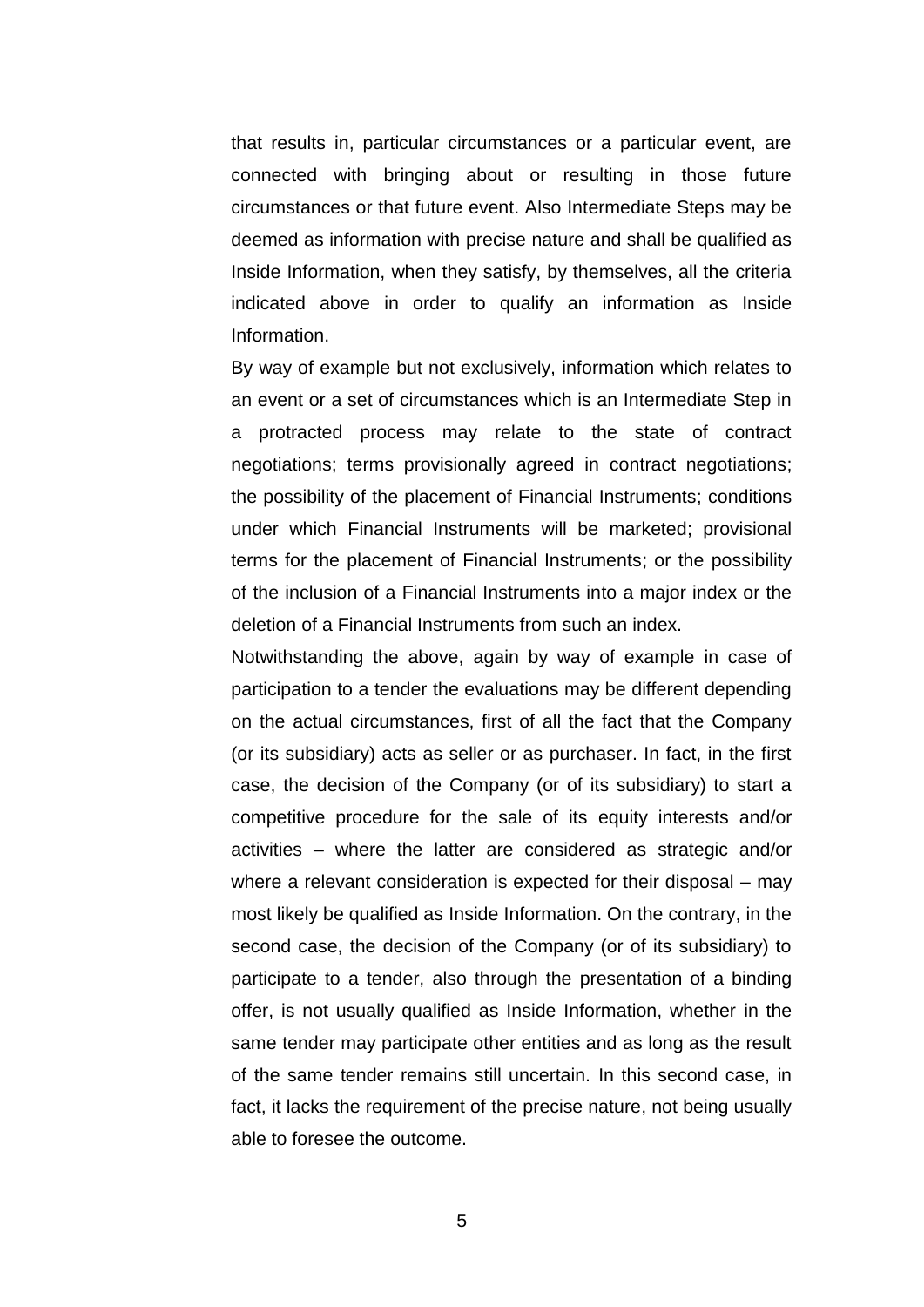In any case, the "Administration, Finance and Control" and "Legal and Corporate Affairs" Functions of Enel, supported by the FOCIRP competent on a case by case basis, make a preliminary evaluation on the existence of the requirements necessary to qualify an Intermediate Step as Inside Information – and, thus, to carry out the consequent activities provided in the same Section III of this Regulation, if necessary – in light of the single actual case and considering also any information previously disclosed by the Company to the market, as well as what the same market may reasonably expect to be disclosed by the Company itself.

- k) "**Organizational Functions qualified for Relevant and Inside Information**" or "**FOCIRP**": means the "Holding Functions", "Global Service Functions", "Global Business Lines" and the "Countries and Regions", as well as the other organizational structures of the Enel Group companies for any reason involved by FGIRP in identifying, monitoring and managing Relevant Information and Inside Information;
- l) "**Regulation**": means this regulation;
- m) "**Relevant Information"**: means information regarding data, events, projects or circumstances that – constantly or periodically rather than irregularly or occasionally – directly concern Enel and that, based on their characteristics, may subsequently become Inside Information.

In general, Relevant Information may concern data, events, projects or circumstances regarding Enel and/or its subsidiaries: (i) of economic, balance sheet, financial or operational nature; (ii) relating to ownership structures, acquisitions/sales of equity interests and/or activities, or extraordinary transactions; (iii) of technical or legal nature; (iv) concerning internal organization or corporate governance. A non-exhaustive list of the main kinds of Relevant Information is included in **Annex 1** of this Regulation.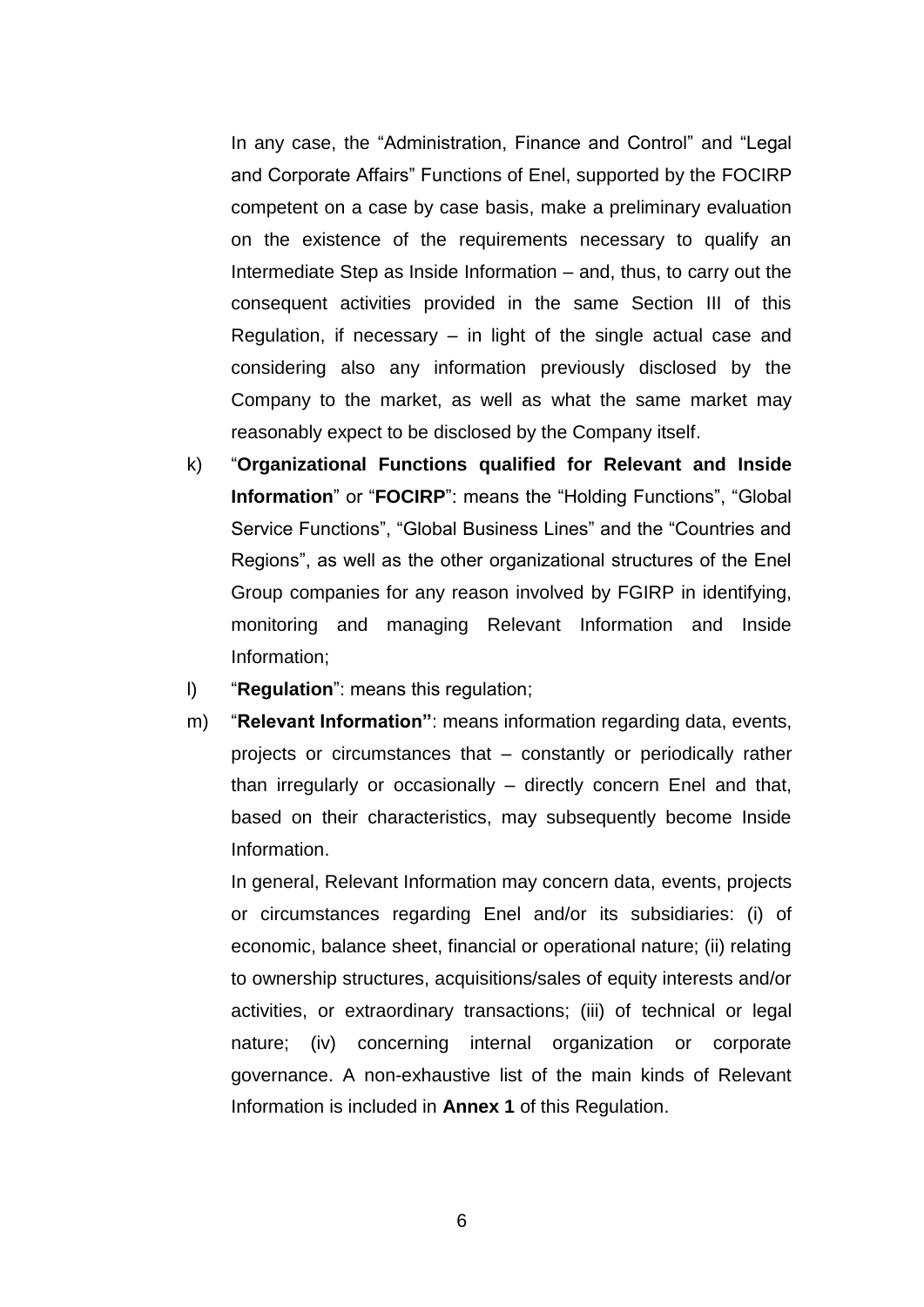## **SECTION II**

## **INTERNAL MANAGEMENT AND HANDLING OF CONFIDENTIAL INFORMATION AND EXTERNAL DISCLOSURE OF CORPORATE INFORMATION AND DOCUMENTS**

### **ARTICLE 3**

*Management of Confidential Information within the Company and the Group* 

- 3.1 The management, within the Company and the Group, of Confidential Information concerning Enel and its subsidiaries is entrusted to the Chief Executive Officer, and is governed by specific organizational procedures for the classification and handling of the information and, more generally, by the Implementing Rules of this Regulation.
- 3.2 In accordance with Paragraph 3.1, the management within the Company and the Group of Confidential Information concerning the individual subsidiaries is entrusted to their respective corporate heads (*i.e.* sole director, executive chairman, chief executive officer or other equivalent body), who may disclose such information only upon agreement with the Chief Executive Officer, taking into account the obligations arising from the listing of Financial Instruments of Enel and in compliance with the applicable laws, this Regulation and its Implementing Rules.
- 3.3 Without prejudice to the contents of Section II of this Regulation with regard to Confidential Information in general, the Relevant Information and Inside Information are subject to the additional provisions set forth in Section III of this Regulation and to its Implementing Rules.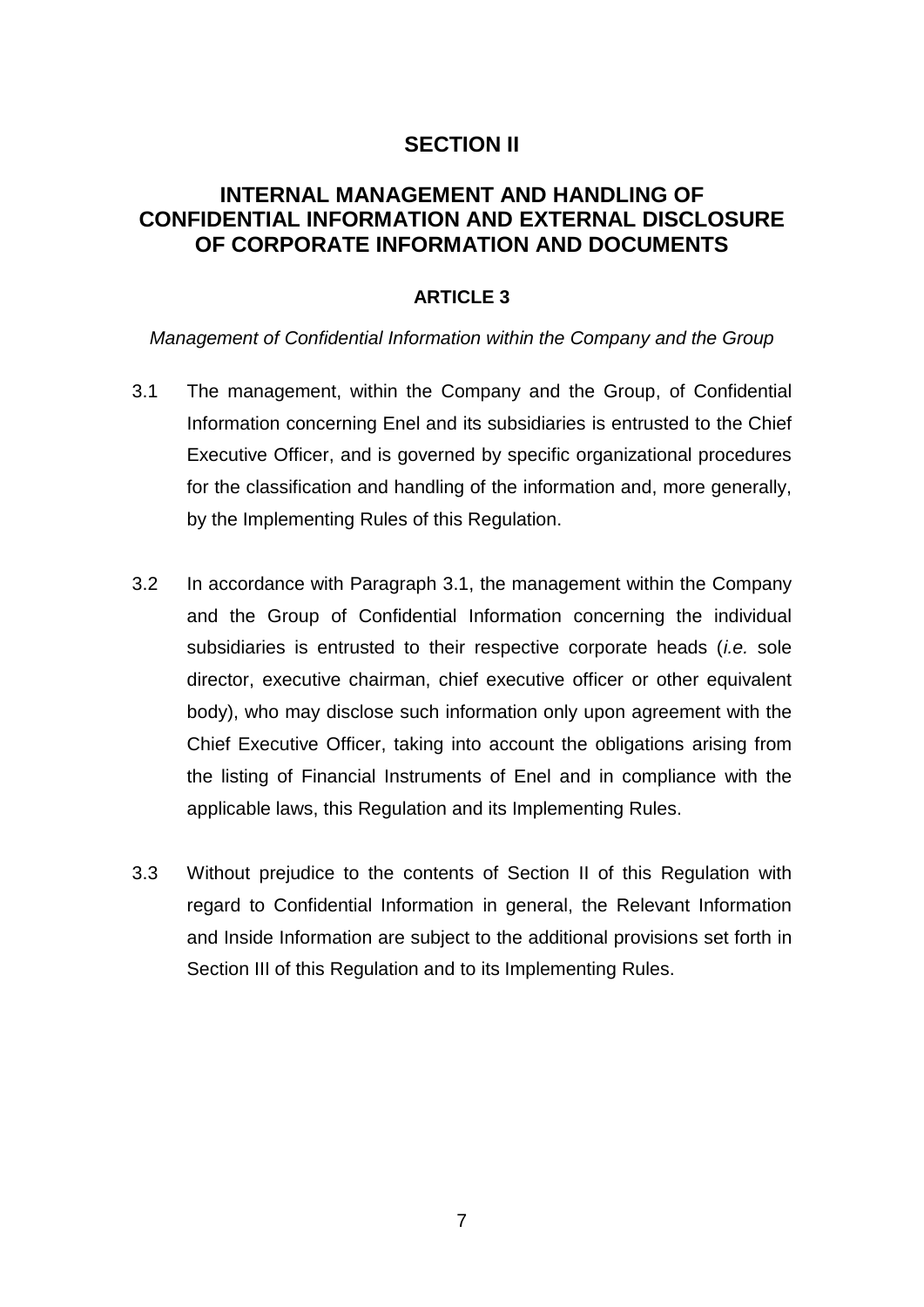## **ARTICLE 4**

*Handling of Confidential Information within the Company and the Group* 

- 4.1 The executives and employees of Enel and of its subsidiaries shall:
	- a) keep confidential all Confidential Information they have knowledge of and use such information only in the exercise of their functions and in accordance with the applicable laws;
	- b) manage Confidential Information only through authorized channels and in compliance with the specific corporate procedures on the classification and handling of the same information, adopting any necessary measure to ensure that such information can circulate without prejudice to its confidentiality.

## **ARTICLE 5**

*Procedure for the external disclosure of corporate documents and information* 

5.1 Every relation with the press and other media involving executives and employees of Enel and of its subsidiaries whose financial instruments are not listed on regulated markets (except for those indicated in the subsequent paragraph, which are regulated by the discipline therein), insofar as it involves the disclosure of corporate documents and information, shall be expressly authorized and take place exclusively through the "Communications" Function of Enel, which guarantees the reliability, uniformity and consistency of the documents and information to be disclosed.

Every relation with the press and other media involving executives and employees of Enel subsidiaries whose financial instruments are listed on regulated markets (or executives and employees of their subsidiaries) are governed by specific organizational procedures applicable within the same subsidiaries; such procedures shall in any case guarantee a proper coordination with the "Communications" Function of Enel.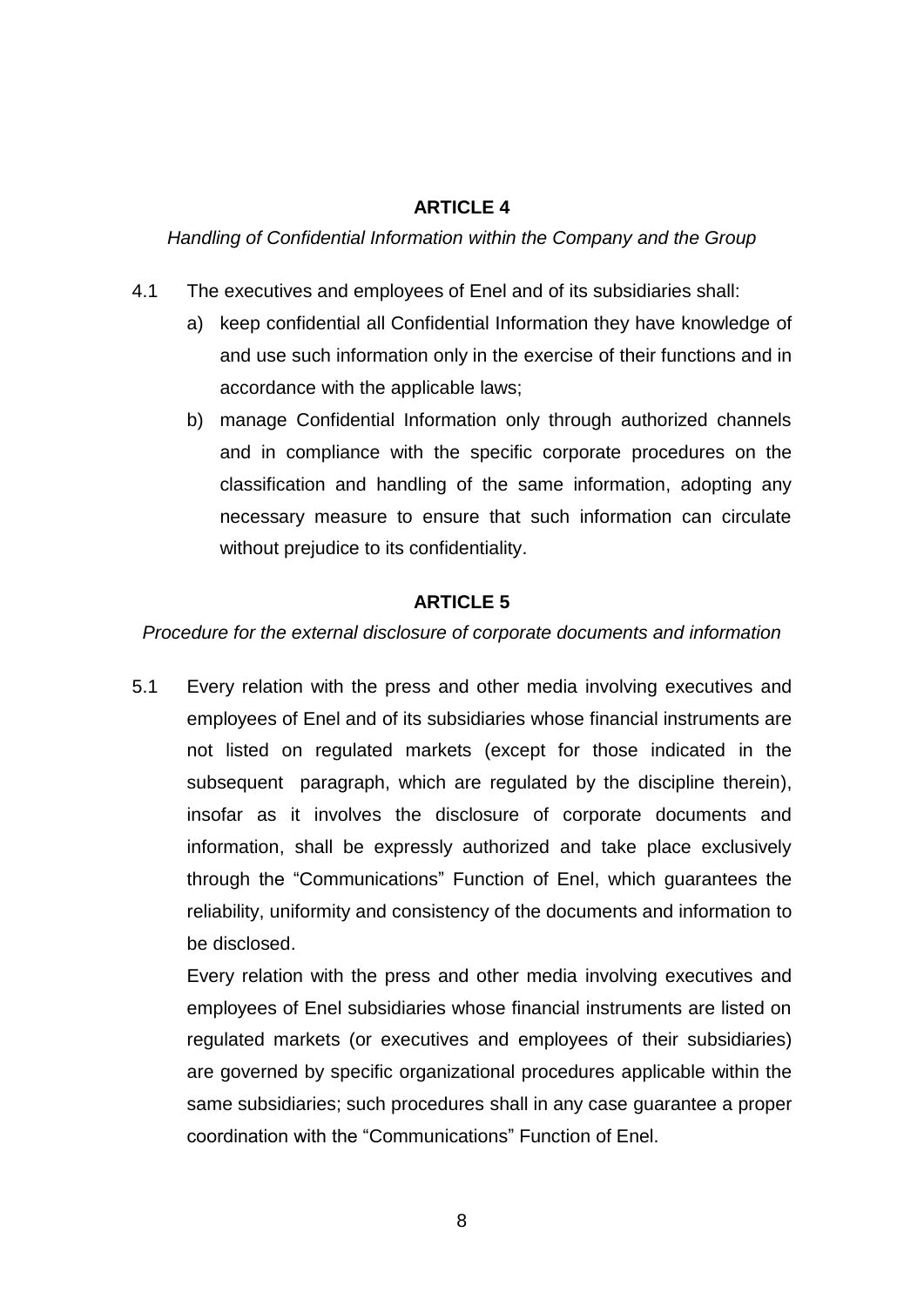5.2 Every relation with financial analysts and institutional investors involving on the part of executives and employees of Enel and of its subsidiaries whose financial instruments are not listed on regulated markets (except for those indicated in the subsequent paragraph, which are regulated by the discipline therein), insofar as it involves the disclosure of corporate documents and information, shall take place exclusively through the "Investor Relations" Unit of Enel, which guarantees the reliability, uniformity and consistency of the documents and information to be disclosed.

Any relation among the executives and employees of Enel subsidiaries whose financial instruments are listed on regulated markets (and of their subsidiaries) and financial analysts and institutional investors shall be managed by the relevant corporate structures in charge of investor relations activities, which shall coordinate in this regard with the "Investor Relations" Unit of Enel.

5.3 The "Communications" Function and the "Investor Relations" Unit of Enel shall coordinate among themselves in order to guarantee the uniformity and consistency of the contents of the corporate documents and information to be disclosed or communicated pursuant to Paragraphs 5.1 and 5.2 above. Where such documents and information include references to specific (whether economic, balance sheet, financial, operational, investment, personnel management, etc.) data, the same data must be validated beforehand by the competent corporate organizational structures.

#### **ARTICLE 6**

#### *Obligations of Directors and Statutory Auditors*

6.1 The Directors of Enel and of its subsidiaries shall keep confidential the information and documents they have knowledge because of their function, as well as, more generally, the content of the discussions held during the meetings of the Board of Directors or of the Committees set up within the latter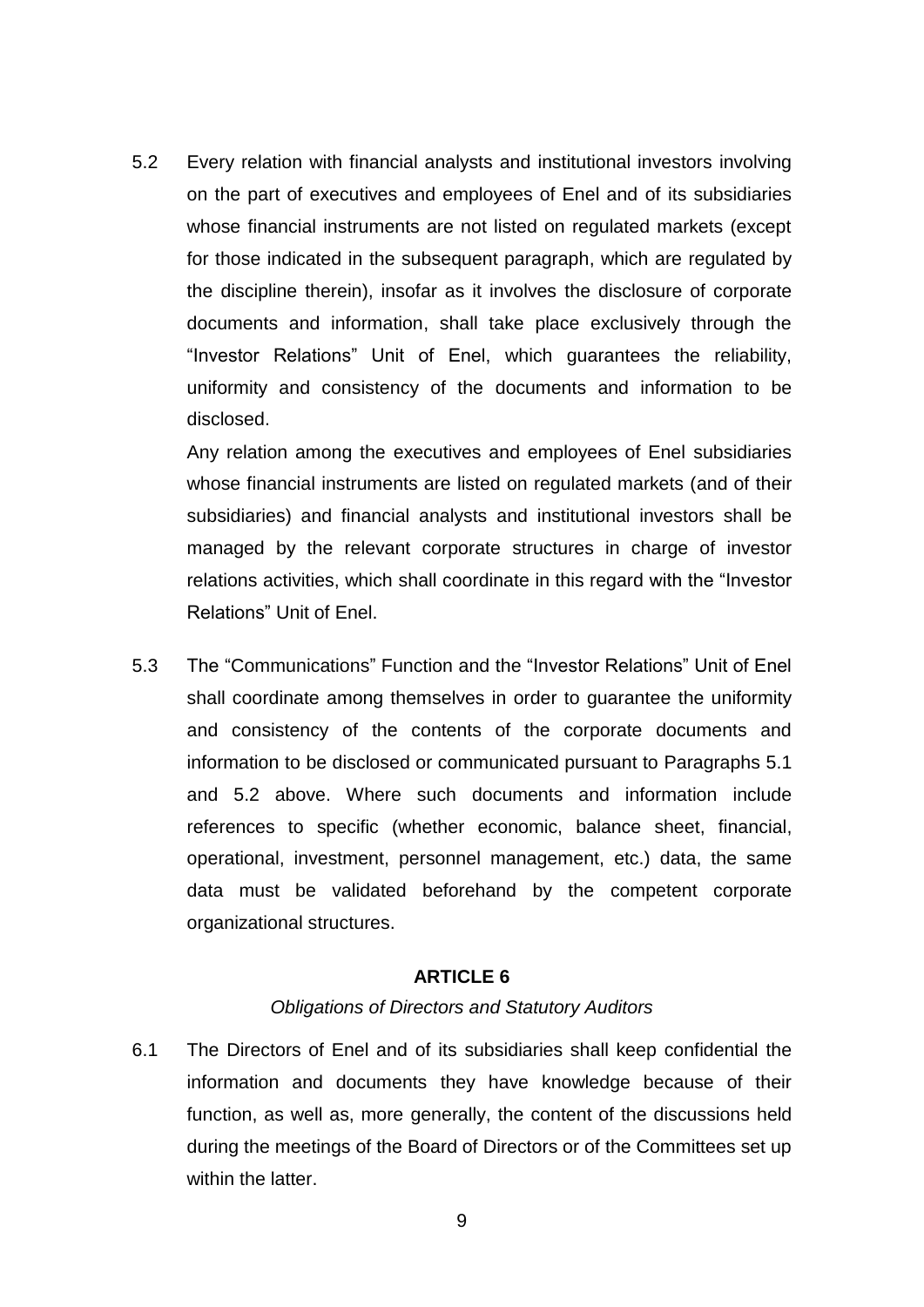6.2 In order to ensure coordination and an uniform policy in the interest of the Group, every relation among non-executive Directors (other than the Chairman) of Enel and directors of its subsidiaries whose financial instruments are not listed on regulated markets (except for those indicated in the subsequent paragraph, which are regulated by the discipline therein) and the press and other media, as well as with financial analysts and institutional investors, insofar as it involves news (even if not confidential) concerning the Company or other companies belonging to Enel Group, shall take place only upon agreement with the Chairman and the Chief Executive Officer of Enel and through the "Communications" Function of Enel (as far as relations with the press and other media are concerned) or the "Investor Relations" Unit of Enel (as far as relations with financial analysts and institutional investors are concerned), in compliance with the provisions of this Regulation. The "Communications" Function and the "Investor Relations" Unit of Enel shall coordinate among themselves in order to ensure the uniformity and consistency of the contents of corporate information to be disclosed or communicated pursuant to this paragraph.

The management of the relations among the directors of Enel subsidiaries whose financial instruments are listed on regulated markets (or of their subsidiaries) and the press and other media, as well as with financial analysts and institutional investors, involving news (even if not confidential) concerning such subsidiaries, is governed by specific organizational procedures applicable within the same subsidiaries; such procedures shall in any case ensure a proper coordination with the "Communications" Function of Enel (as far as relations with press and other media are concerned) or the "Investor Relations" Unit of Enel (as far as relations with financial analysts and institutional investors are concerned).

6.3 Directors of Enel and of its subsidiaries shall not in any case disclose to the public confidential corporate information or documents; in particular, as far as Inside Information are concerned, such Directors shall respect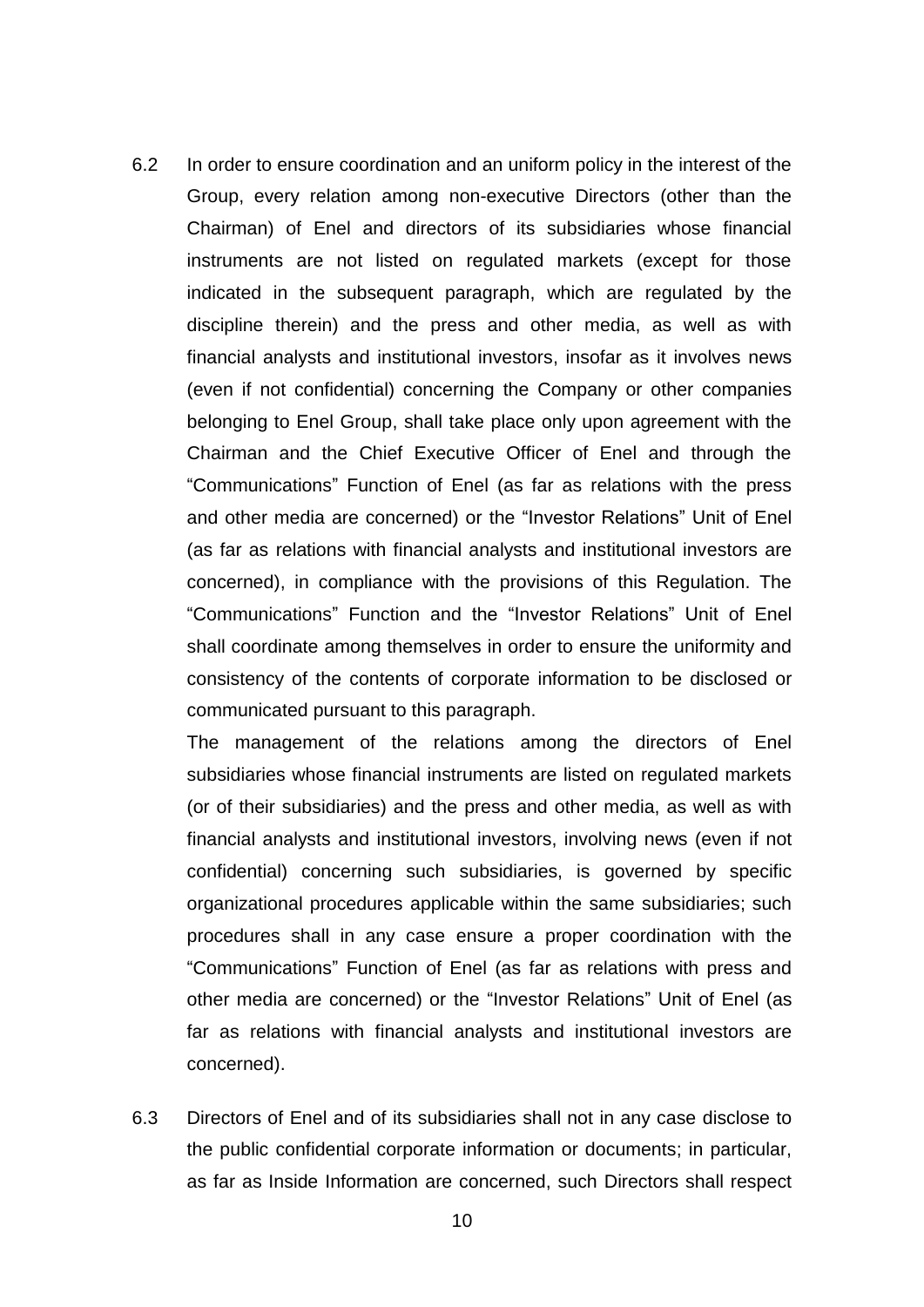the provisions of the following Article 11, it being understood that the relating disclosure may take place only according to the procedures set forth in the following Article 9.

6.4 According to the applicable laws and this Regulation, Statutory Auditors of Enel and of its subsidiaries shall keep confidential the information and documents they have knowledge because of their functions, as well as, more generally, the contents of the discussions held during the meetings of the Board of Directors, of the Committees set up within the latter and of the Board of Statutory Auditors. The provisions of Paragraph 6.3 above concerning Directors shall apply to Statutory Auditors too.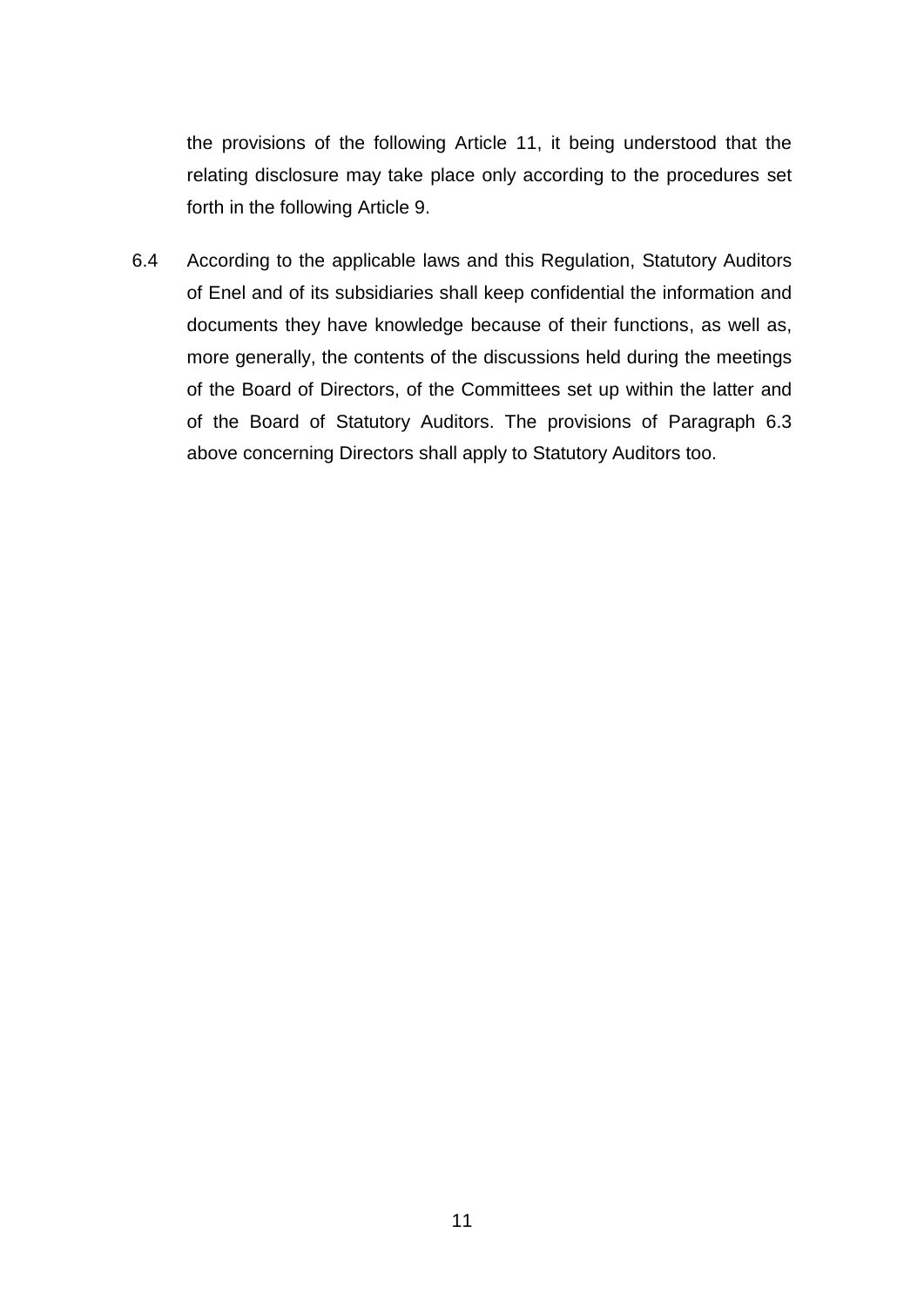## **SECTION III**

## **INTERNAL MANAGEMENT, HANDLING AND DISCLOSURE TO THE PUBLIC OF RELEVANT INFORMATION, INSIDE INFORMATION AND FINANCIAL INFORMATION**

### **ARTICLE** *7*

#### *Evaluation of the relevant nature of the information*

- 7.1 The evaluation about the relevant nature of specific information is carried out by in the "Administration, Finance and Control" and "Legal and Corporate Affairs" Functions of Enel, supported by the FOCIRP competent on a case by case basis, which for this purpose promptly inform the mentioned Functions of the existence of information that may reasonably be qualified as Relevant Information.
- 7.2 With regard to the provisions set forth in Paragraph 7.1, the "Administration, Finance and Control" and "Legal and Corporate Affairs" Functions of Enel shall share the indicative materiality thresholds of the most recurring kinds of Relevant Information. The same Functions keep records of the carried-out evaluations and of the recommendations given by the FOCIRP pursuant to Paragraph 7.1.
- 7.3 The "Legal and Corporate Affairs" Function of Enel, supported by the FOCIRP competent on a case by case basis, is engaged in ensuring that the stage of evolution of the Relevant Information is constantly monitored.
- 7.4 In relation to the provisions of the Paragraph 7.3, the "Legal and Corporate Affairs" Function of Enel shall draw up and update a specific list of persons who have access to Relevant Information ("**Relevant Information List**"), kept in compliance with the relevant corporate policy.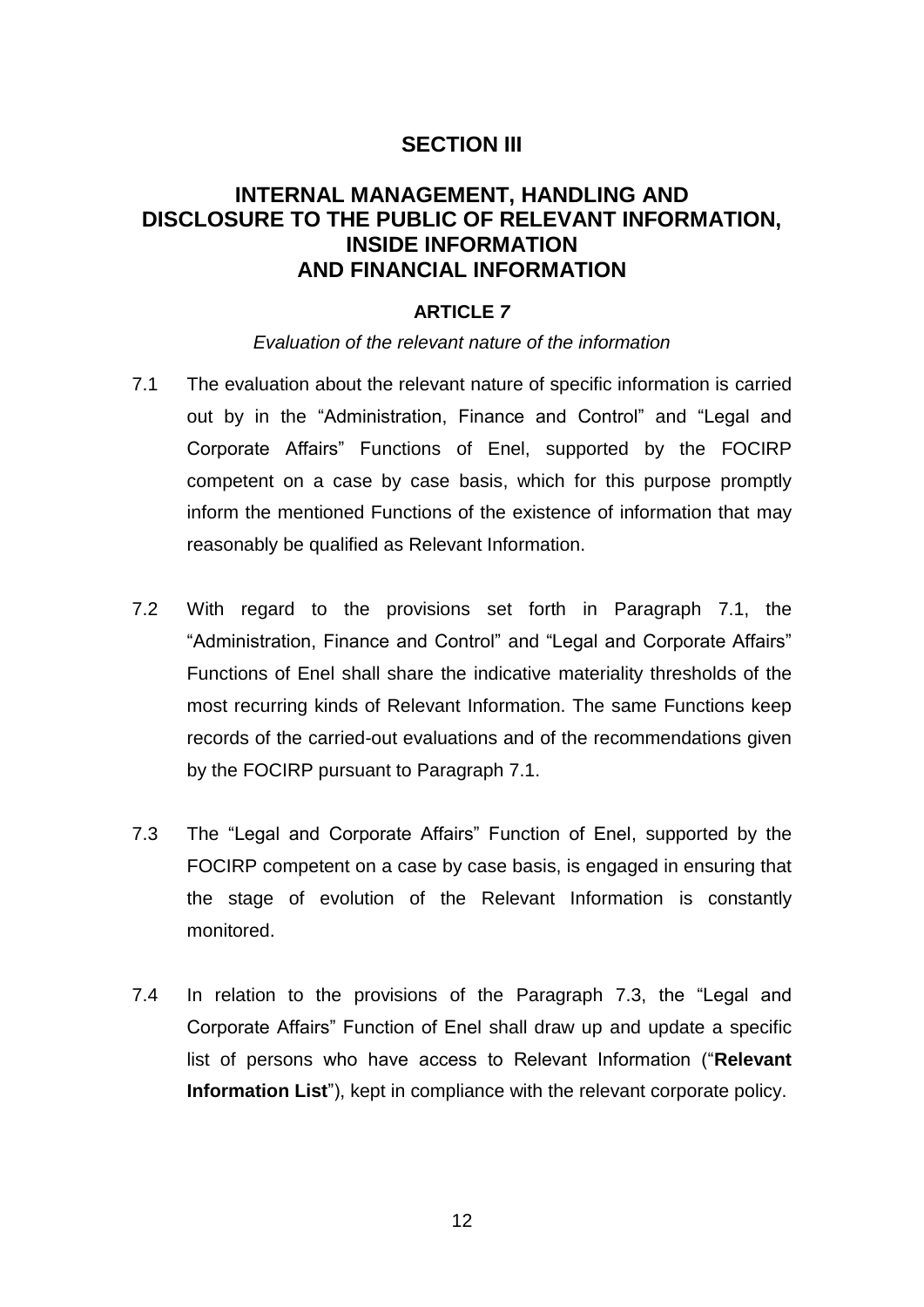#### **ARTICLE 8**

#### *Evaluation of the inside nature of the information*

- 8.1 Where the "Administration, Finance and Control", "Communications" and "Legal and Corporate Affairs" Functions of Enel consider that a Relevant Information – or any other Confidential Information still not yet qualified as Relevant Information and which directly concerns Enel – which is close to turn into Inside Information, shall promptly submit the related contents to the Chief Executive Officer for the resolutions indicated in the following Paragraph 8.2 and begin, each within its sphere of competence – whether the Chief Executive Officer has agreed that it is an Inside Information – the activities provided for the relating disclosure to the public or for the delay of such disclosure, pursuant respectively to Articles 9 and 10. For this purpose, the FOCIRP and the persons that, within Enel and its subsidiaries, consider to have had knowledge of information which may have inside nature – even though not previously qualified as Relevant Information – shall inform without hesitation the above mentioned corporate Functions.
- 8.2 The decision on the qualification of an information as Inside Information is entrusted to the Chief Executive Officer who, for the purpose of such decision, avails himself/herself of the support of the "Administration, Finance and Control" and "Legal and Corporate Affairs" Functions of Enel and, if any, of the FOCIRP competent on a case by case basis. Where the information concerns one or more Enel subsidiaries, the Chief Executive Officer may also avail himself/herself of the support of their respective corporate heads (*i.e*. sole director, executive chairman, chief executive officer or other equivalent body).
- 8.3 The Chief Executive Officer, after having verified that an information can be qualified as Inside Information, decides in order to its prompt disclosure to the public pursuant to the following Article 9, approving the relating press release, or to start the delay procedure pursuant to the following Article 10.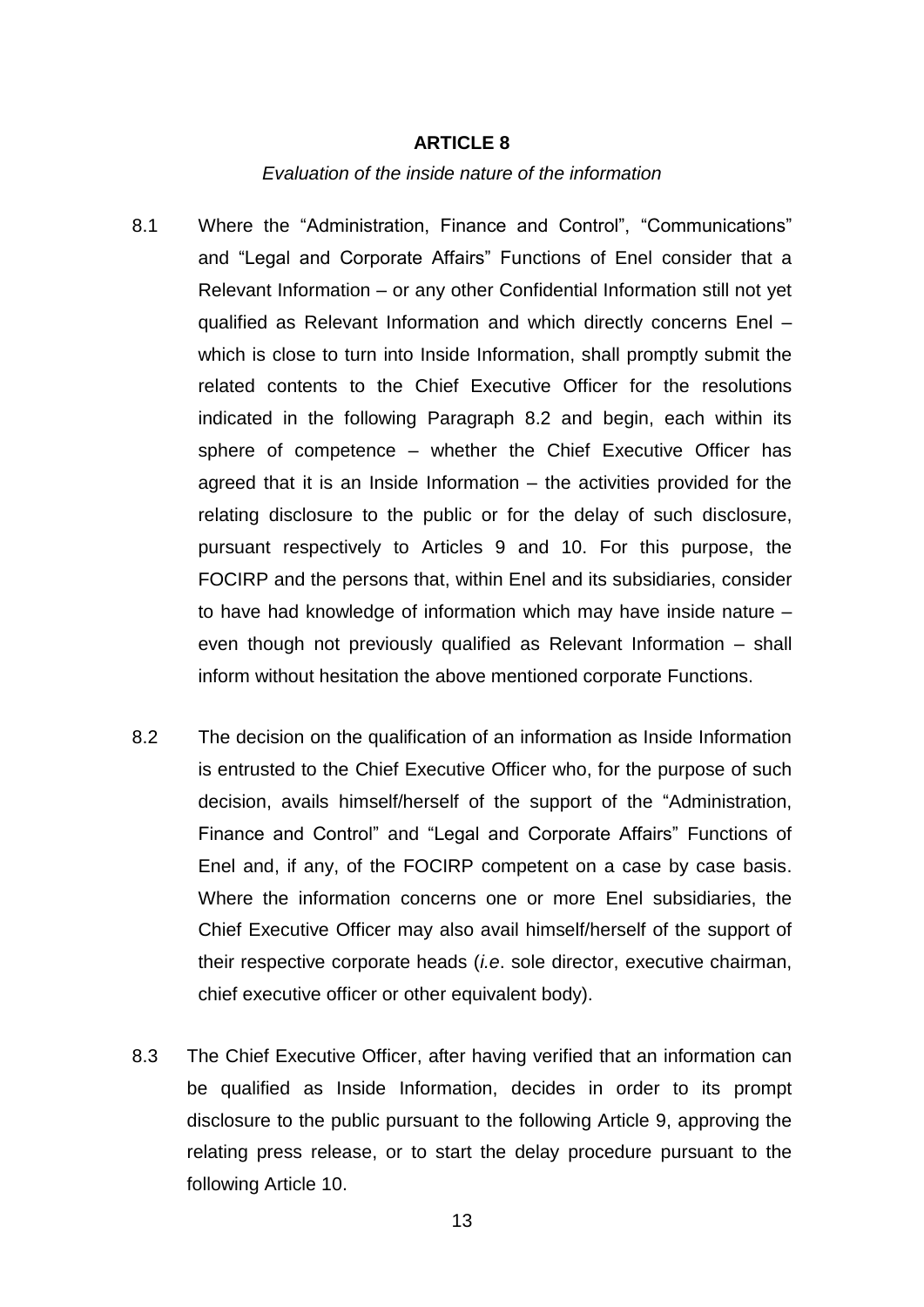- 8.4 The "Administration, Finance and Control", "Communications" and "Legal and Corporate Affairs" Functions of Enel keep records of the carried-out evaluations and of the adopted decisions pursuant to this Article 8.
- 8.5 In order to ensure an adequate separation of Inside Information, the "Legal and Corporate Affairs" Function of Enel shall draw up and update a specific list of persons who have access to Inside Information ("**Insiders' List**"), kept in accordance with the applicable laws as well as the relevant corporate policy.

#### **ARTICLE 9**

#### *Disclosure to the public of Inside Information*

- 9.1 Save as provided in the following Article 10, Enel shall inform the public as soon as possible of Inside Information which directly concern the Company, in a manner which enables a fast, free of charge, nondiscriminatory and simultaneously throughout the European Union access, as well as a complete, correct and timely assessment of the same information by the public, avoiding any possible information asymmetry among investors or the occurrence of situations which could in any way affect the price of Financial Instruments. Enel also avoids to combine the disclosure of Inside Information to the public with the marketing of its activities.
- 9.2 The management of the procedures for the public disclosure of Inside Information concerning Enel and its subsidiaries whose financial instruments are not listed on regulated markets (except for those indicated in Paragraph 9.3, which are regulated by the discipline therein) is entrusted to the "Communications" Function of Enel, which acts in such context upon agreement with the "Administration, Finance, and Control" Function and the "Legal and Corporate Affairs" Function of Enel and avails itself of the support of the FOCIRP competent on a case by case basis according to the content of each press release. Such FOCIRP shall therefore transmit without hesitation to the "Communications"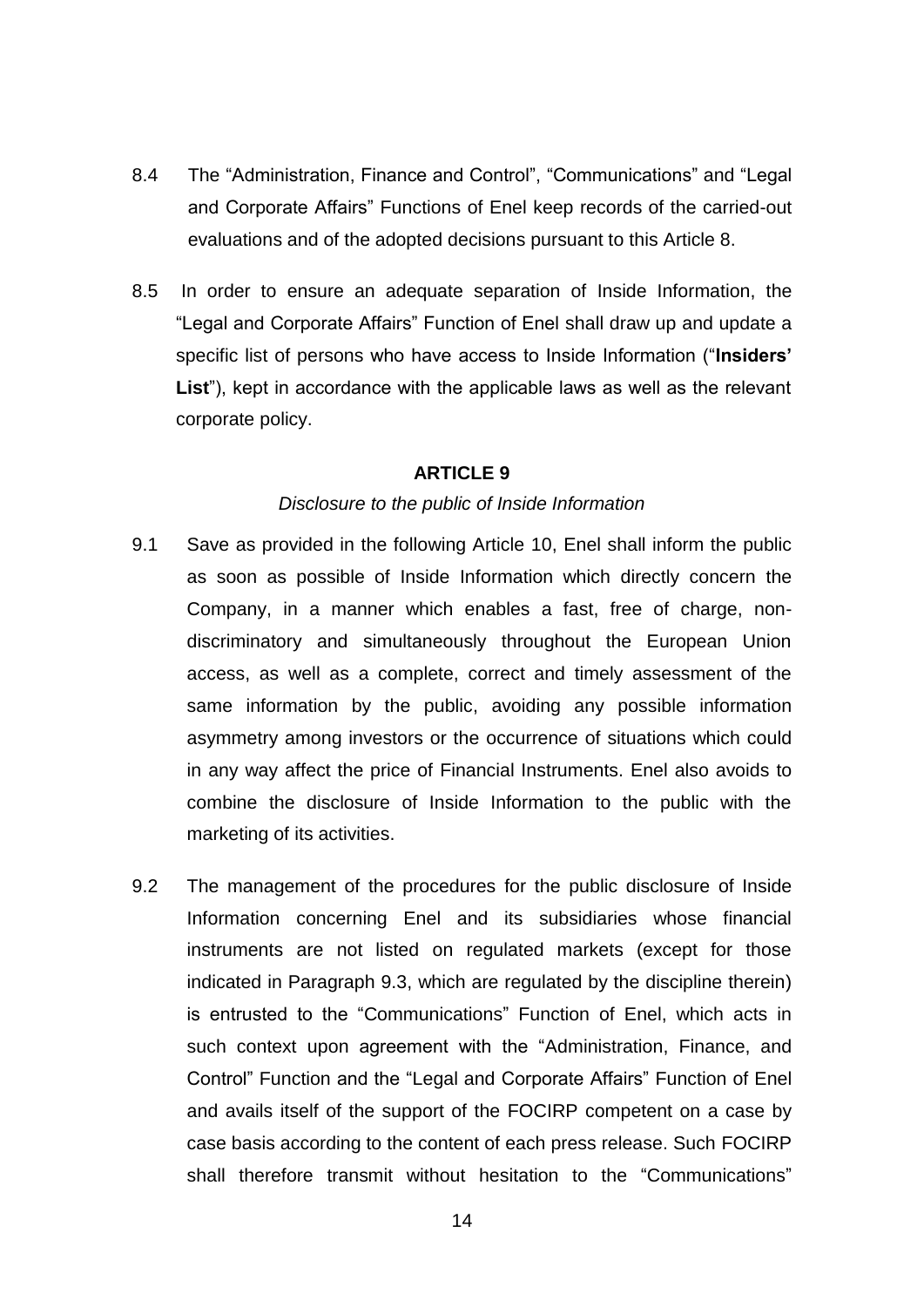Function of Enel the information and data necessary for the drafting of the press release.

In relation to the provisions of the paragraph above, the "Administration, Finance, and Control" Function of Enel is in charge of verifying the correctness of the economic, balance sheet, financial and operational data included in the press releases containing Inside Information, as well as their consistency with the data of the same nature included in press releases and further documents already disclosed beforehand.

The "Legal and Corporate Affairs" Function of Enel shall in turn supervises on the compliance with the regulations on public disclosure of Inside Information provided for by the applicable laws of the markets where the Financial Instruments of Enel are listed.

- 9.3 The management of the procedures for the public disclosure of Inside Information concerning Enel subsidiaries whose financial instruments are listed on regulated markets (or their subsidiaries) is entrusted to the competent corporate structures of the same companies, in accordance with the laws from time to time applicable. In order to allow the FGIRP to monitor the evolution of Relevant Information and to start, if necessary, the other activities provided for by Paragraph 8.1, the competent corporate structures of the said subsidiaries shall promptly inform the "Communications" Function of Enel about the press releases which may include also Inside Information for Enel and which may therefore give rise to an obligation for Enel to publish its own press release.
- 9.4 The press releases published by Enel and concerning Inside Information are clearly drafted, include appropriate references to the content of foregoing previous press releases and are compliant with the requirements set forth by Paragraph 9.1.

Such press releases are previously approved by the Chief Executive Officer as well as by the Executive in charge of preparing the corporate accounting documents, where a declaration of the latter accompanying the press release is required pursuant to article 154-*bis*, paragraph 2, of Legislative Decree no. 58 of February 24, 1998.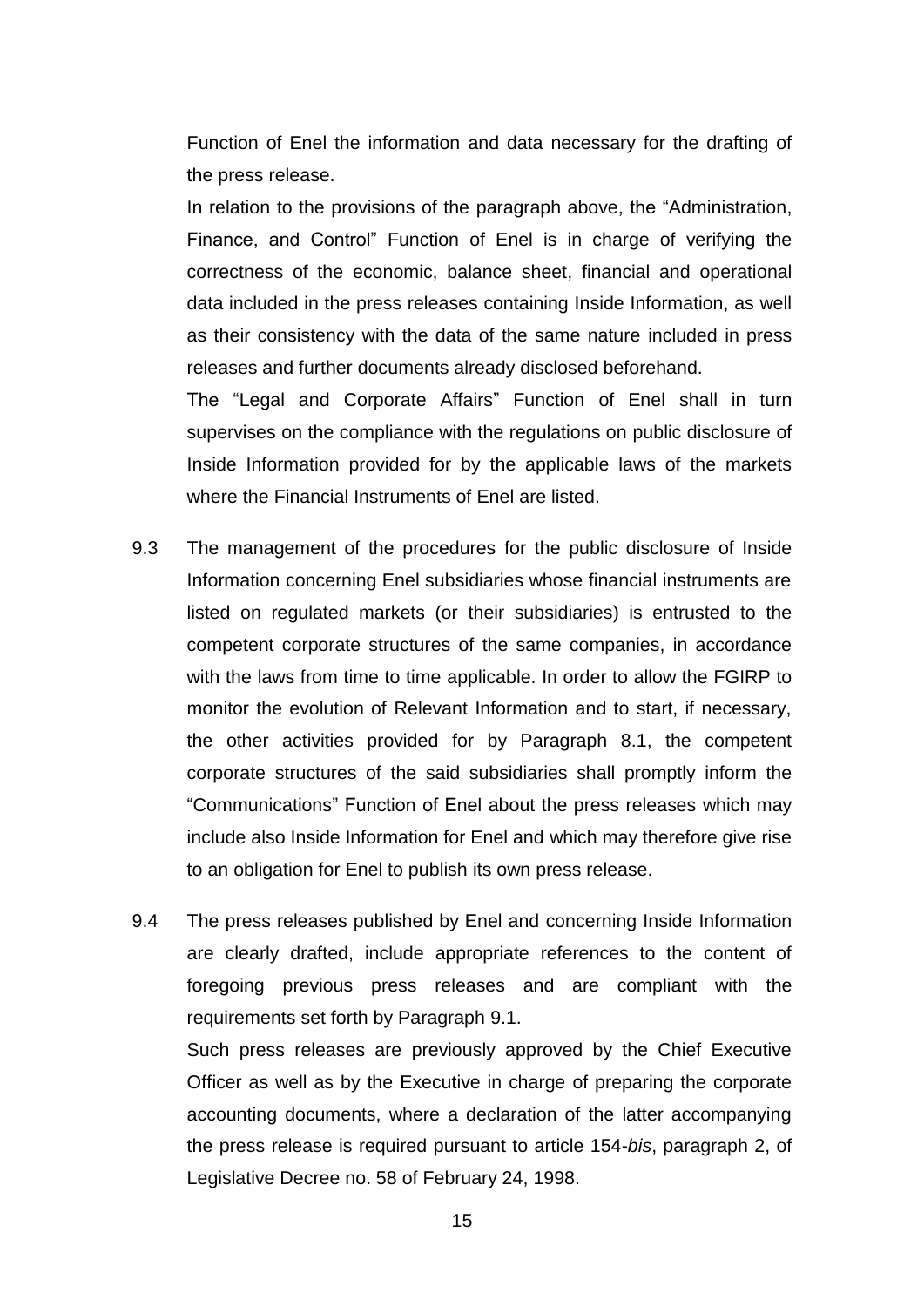Following such approval, these press releases are promptly disclosed by the "Legal and Corporate Affairs" Function of Enel, in compliance with the procedures provided for by the laws applicable in the markets where the Financial Instruments of Enel are listed.

- 9.5 Before the dissemination of the press releases concerning Inside Information, no declaration regarding information included in such documents can be issued by corporate representatives, executives or employees of Enel or of its subsidiaries.
- 9.6 Where the corporate representatives, executives or employees of Enel or of its subsidiaries, or any other person acting on behalf or for the account of Enel, disclose an Inside Information to any third party in the normal course of the exercise of an employment, a profession or duties, the Company must make complete and effective public disclosure of that information, except if the person receiving the information owes a duty of confidentiality, regardless of whether such duty is based on a law, on regulations, on articles of association, or on a contract.

Such disclosure obligation to the public is fulfilled (i) simultaneously respect to the disclosure of the Inside Information to a third party, in the case of an intentional disclosure, and (ii) promptly in the case of a nonintentional disclosure. For the purposes of the above, the person that realizes to have communicated an Inside Information to a third party which does not owe a duty of confidentiality, shall promptly inform the "Legal and Corporate Affairs" Function of Enel.

- 9.7 After its dissemination, the press release is published by the "Communications" Function of Enel in an easily identifiable section of the website, access to which is allowed in a non-discriminatory basis and free of charge. In the above mentioned section the date and time of disclosure of the single press releases, which are organized in chronological order, are clearly indicated.
- 9.8 The Company shall maintain on its website, for a period of at least five years, all the Inside Information which has been disclosed to the public.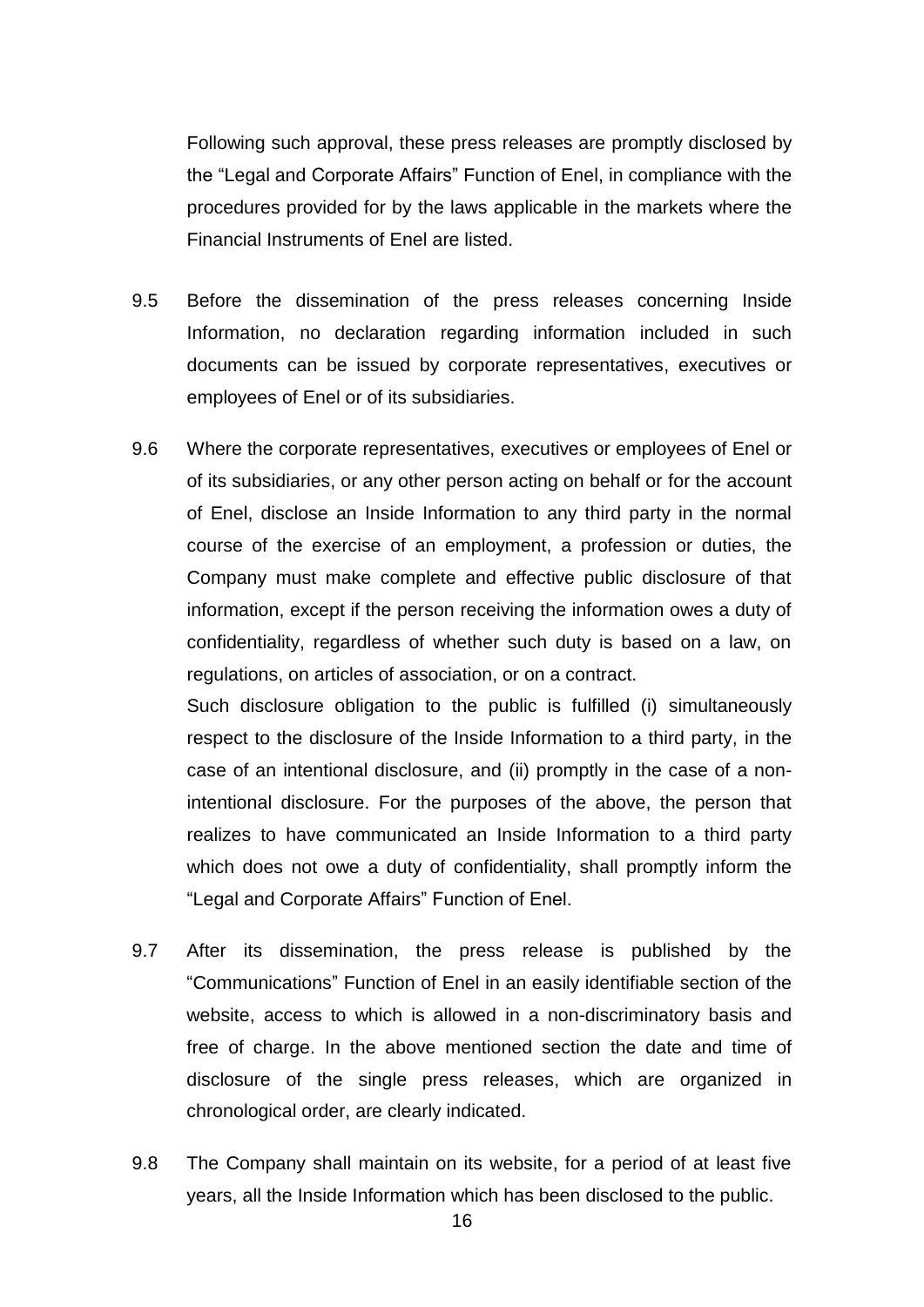#### **ARTICLE 10**

#### *Delay of the disclosure to the public of Inside Information*

- 10.1 Notwithstanding the provision of Article 9 above, Enel may, on its own responsibility, delay the disclosure to the public of Inside Information provided that all of the following conditions (the "**Conditions for Delay**") are met:
	- a) immediate disclosure is likely to prejudice the legitimate interests of the Company;
	- b) delay of disclosure is not likely to mislead the public;
	- c) the Company is able to ensure the confidentiality of that information.

In the case of a protracted process that occurs in stages and that is intended to bring about, or that results in, a particular circumstance or a particular event, the Company may, under its own responsibility, delay the public disclosure of Inside Information relating to the Intermediate Steps of this process, provided that all the Conditions for Delay are met and maintained.

- 10.2 The decision regarding the delay of the public disclosure of an Inside Information is entrusted to the Chief Executive Officer who, for the purpose of such decision, avails himself/herself of the support of the "Administration, Finance, and Control" and "Legal and Corporate Affairs" Functions of Enel and, if any, of the FOCIRP competent on a case by case basis. The delay is ordered through a written document indicating:
	- (A) the dates and the times when:
		- **-** the Inside Information first existed within the Company;
		- **-** the decision to delay the disclosure of Inside Information was made;
		- **-** the Company is likely to disclose the Inside Information;
	- (B) the identity of the persons within Enel who are responsible for:
		- **-** making the decision to delay the disclosure of the Inside Information and deciding on the start of the delay and its likely end;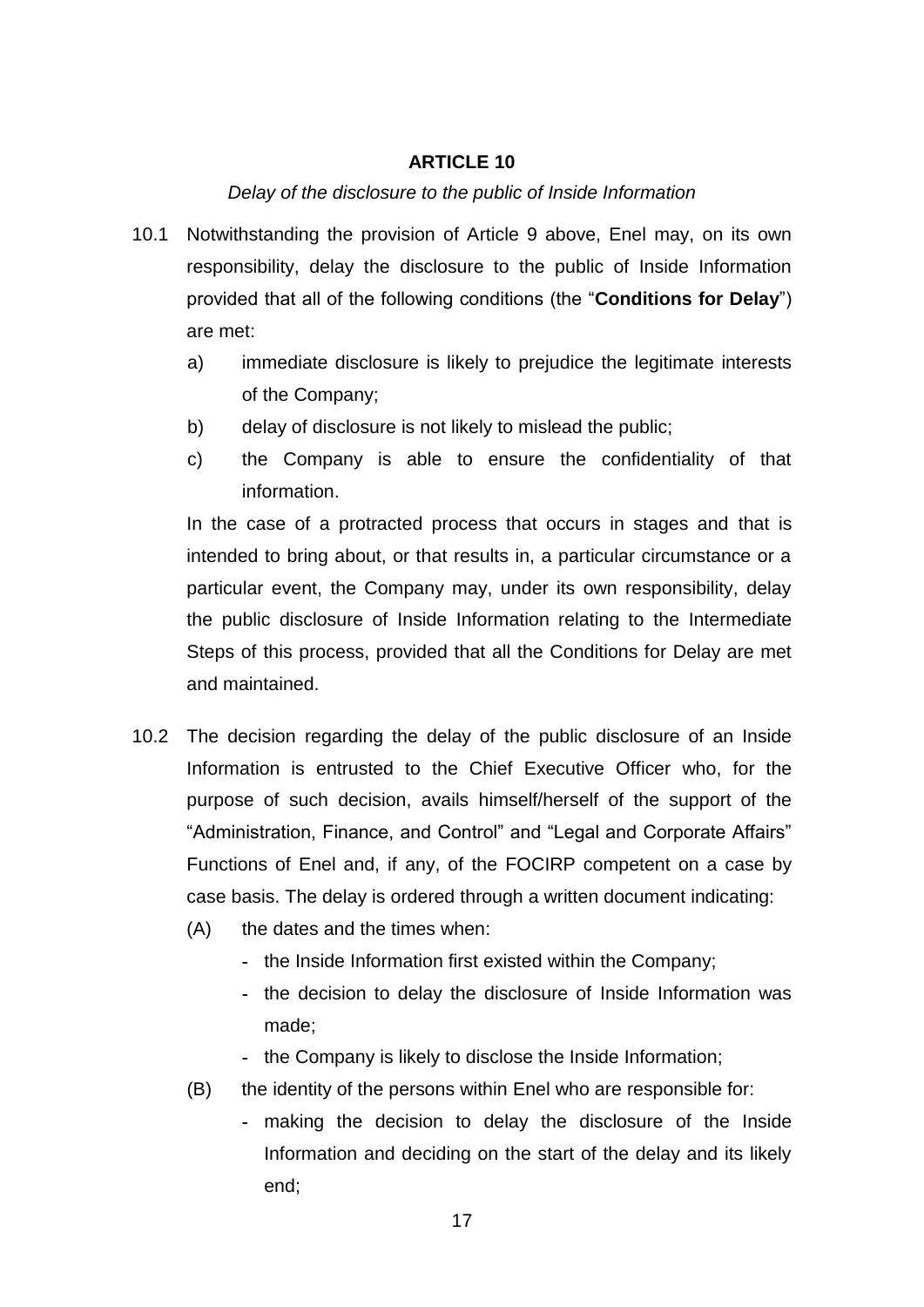- **-** ensuring the ongoing monitoring of the Conditions for Delay;
- **-** making the decision to publicly disclose the Inside Information at the end or during the delay period;
- **-** providing the Competent Authority with the requested information about the delay and the written explanation on how the Conditions for Delay have been satisfied, according to the following Paragraph 10.4;
- (C) evidence of the initial fulfilment of the Conditions for Delay, and of any change thereof intervened during the delay period, including:
	- **-** the barriers protecting Inside Information which have been put in place internally and with regard to third parties to prevent access to Inside Information by persons other than those who, within the Company, need to access it for the normal exercise of their employment, profession or duties; and
	- **-** the arrangements put in place in order to immediately disclose the Inside Information whose disclosure has been delayed, as soon as its confidentiality is no longer ensured.
- 10.3 Where the disclosure of an Inside Information has been delayed pursuant to this Article 10 and the confidentiality of the same information is no longer ensured, the Company shall disclose such Inside Information to the public as soon as possible in accordance with the procedures set forth in Article 9 above. The confidentiality is considered to be no longer ensured also when a rumour explicitly relates to Inside Information the disclosure of which has been delayed, if that rumour is sufficiently accurate to indicate that the confidentiality of that information is no longer ensured.
- 10.4 When the public disclosure of an Inside Information has been delayed pursuant to Paragraph 10.1 above, the "Legal and Corporate Affairs" Function of Enel, with the support, if need be, of the FOCIRP competent on a case by case basis, shall inform the competent Authority that disclosure of the Information was delayed, in accordance with the procedures provided for by the applicable laws and by the competent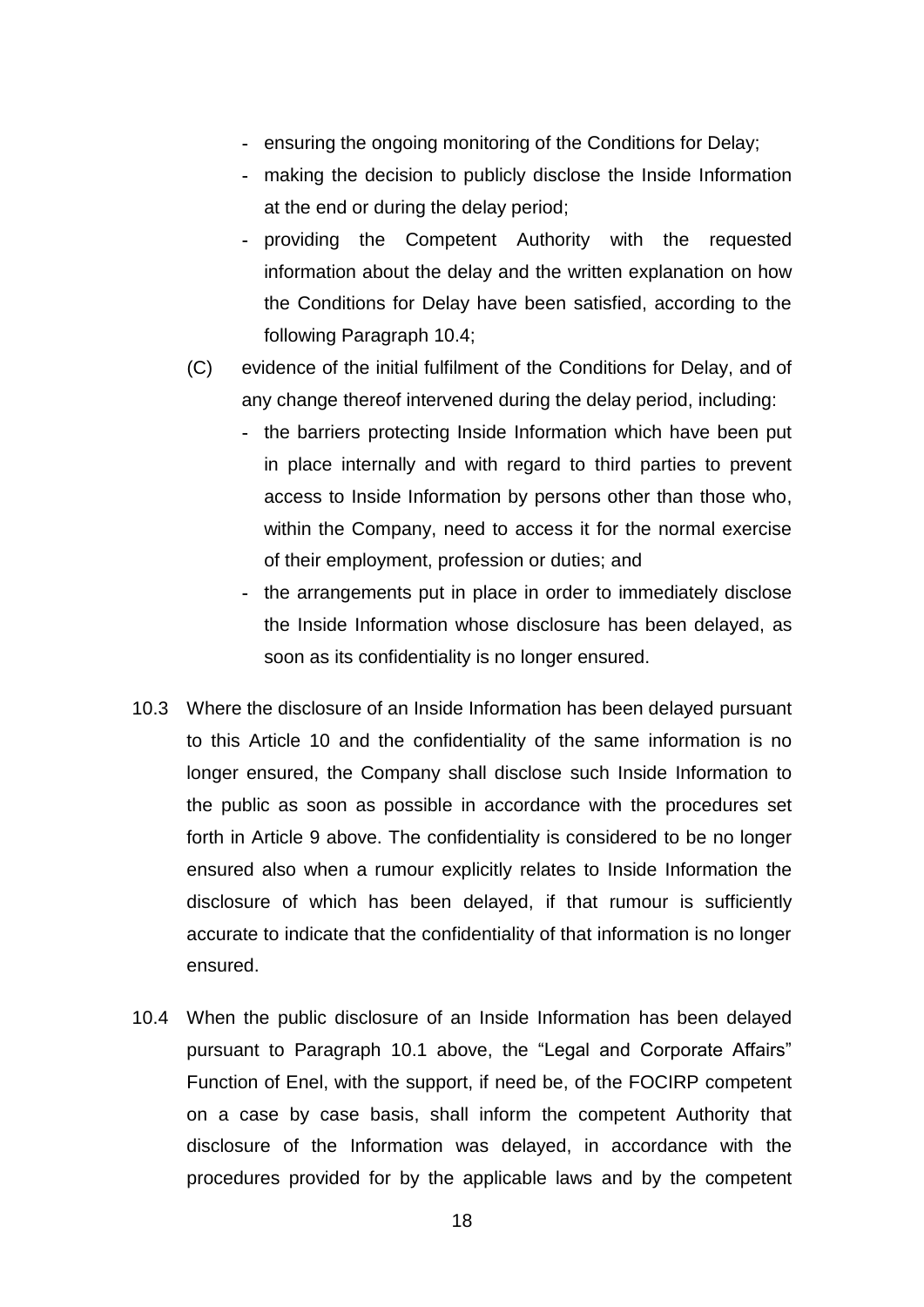Authority itself, and shall provide a written explanation of how the Conditions for Delay were met, immediately after the information is disclosed to the public.

- 10.5 The notification to the competent Authority indicated in Paragraph 10.4 above includes the following information:
	- a) full legal name of the Company;
	- b) the identity of the person making the notification (name, surname, position within the Company of such person);
	- c) the contact details of the person making the notification (professional e-mail address and phone number);
	- d) identification of the Inside Information that was subject to delayed disclosure (title of the press release; the reference number where the system used to disseminate the Inside Information assigns one, as well as date and time of the public disclosure);
	- e) date and time of the decision to delay the disclosure of Inside Information;
	- f) the identity of all persons responsible for the decision to delay the public disclosure of the Inside Information.
- 10.6 Where, pursuant to the applicable laws, the written explanation of how the Conditions for Delay were met is provided to the competent Authority only upon request of the latter, Enel shall comply with the requests of the same Authority also despite the foregoing, if necessary.

## **ARTICLE 11**

## *Handling of Relevant Information and Inside Information within the Company and the Group*

- 11.1 The executives and employees of Enel and of its subsidiaries shall:
	- a) keep confidential the Relevant Information and the Inside Information they have knowledge of and use such information only in the exercise of their functions and in accordance with the applicable laws;
	- b) not disclose the above mentioned information to any third party except where the disclosure is made in the normal exercise of their employment or duties – and in any case pursuant to the so called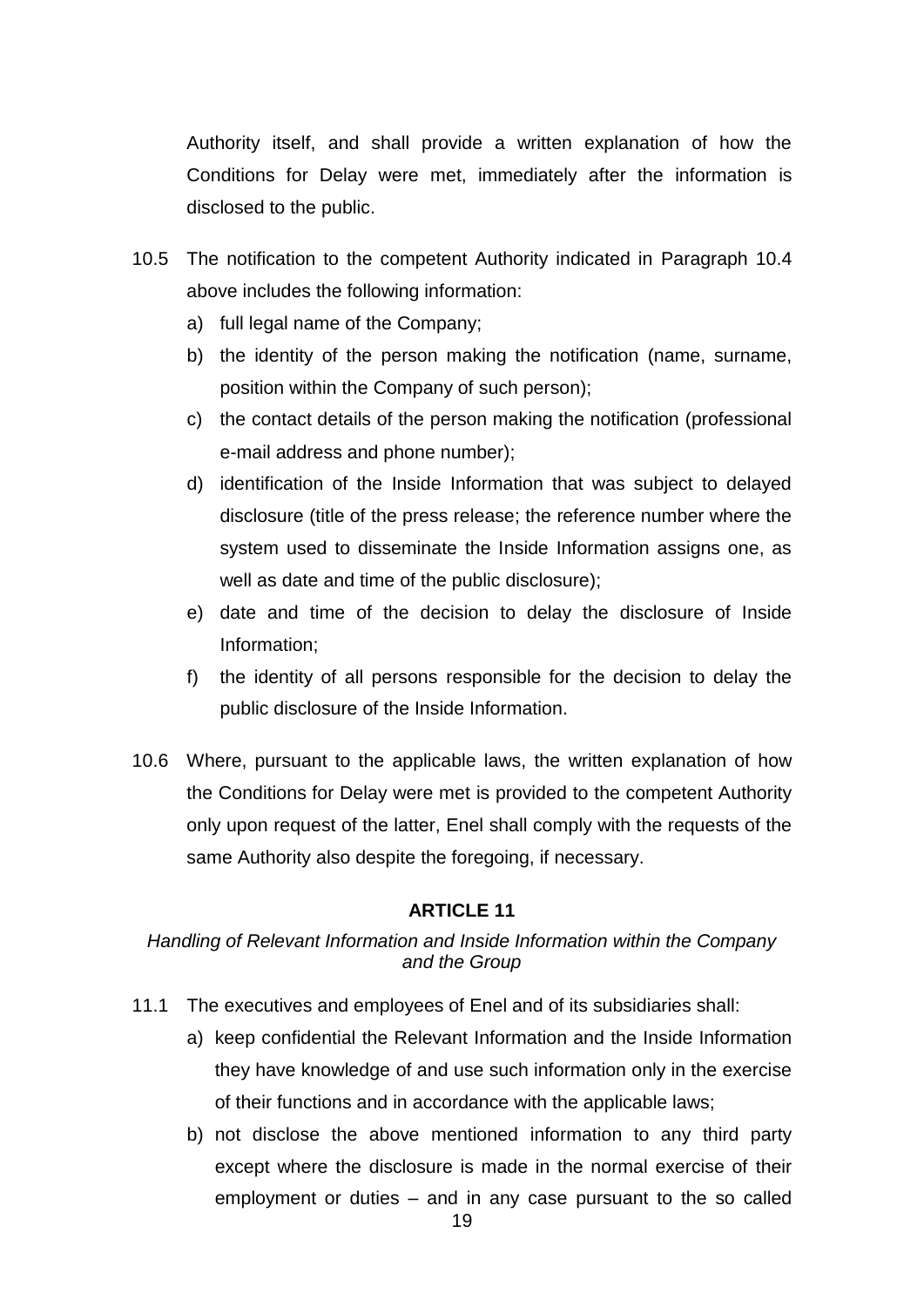principle of the "need to know"– and provided that the person that receives the information owes a duty of confidentiality, regardless of whether such duty is based on a law, on regulations, on corporate Bylaws provision, or on a contract;

- c) manage the above mentioned information only through authorized channels and in compliance with the specific corporate procedures concerning the classification and handling of the information itself, adopting any necessary measure to ensure that such information can circulate without prejudice to its confidentiality;
- d) not (i) engage or attempt to engage in insider dealing, or recommend that another person engages in insider dealing or induce another person to engage in insider dealing (<sup>4</sup> ); nor (ii) unlawfully disclose Inside Information ( 5 ).
- 11.2 In order to ensure an informed treatment of Relevant Information and of Inside Information within the Company and the Group, documents of any nature, on paper or electronic, containing such kind of information shall

<sup>(</sup> 4 ) Pursuant to Article 8 of Regulation (EU) no. 596/2014, "insider dealing" arises where a person possessing inside information uses that information by acquiring or disposing of, for its own account or for the account of a third party, directly or indirectly, financial instruments to which that information relates. The use of inside information by cancelling or amending an order concerning a financial instrument to which the information relates where the order was placed before the person concerned possessed the inside information, shall also be considered to be insider dealing. Insider dealing also arises where a person possesses inside information and:

recommends, on the basis of that information, that another person acquire or dispose of financial instruments to which that information relates, or induces that person to make such an acquisition or disposal, or

recommends, on the basis of that information, that another person cancel or amend an order concerning a financial instrument to which that information relates, or induces that person to make such a cancellation or amendment.

The violations described above apply to any person who possesses inside information as a result of: (i) being a member of the administrative, management or supervisory bodies of the issuer; (ii) having a holding in the capital of the issuer; (iii) having access to the information through the exercise of an employment, profession or duties; or (iv) being involved in criminal activities. The violations described above also apply to any person who possesses inside information under circumstances other than those referred above where that person knows or ought to know that it is inside information.

<sup>(</sup> 5 ) Pursuant to Article 10 of Regulation (EU) no. 596/2014, "unlawful disclosure of inside information" arises where a person possesses inside information and discloses that information to any other person, except where the disclosure is made in the normal exercise of an employment, a profession or duties.

Unlawful disclosure of inside information also arises where a person that has received the recommendations or inducements referred to in Article 8 of the same regulation (as described in the previous footnote) discloses such recommendation or inducement to a third party and he/she knows or ought to know that it was based on inside information.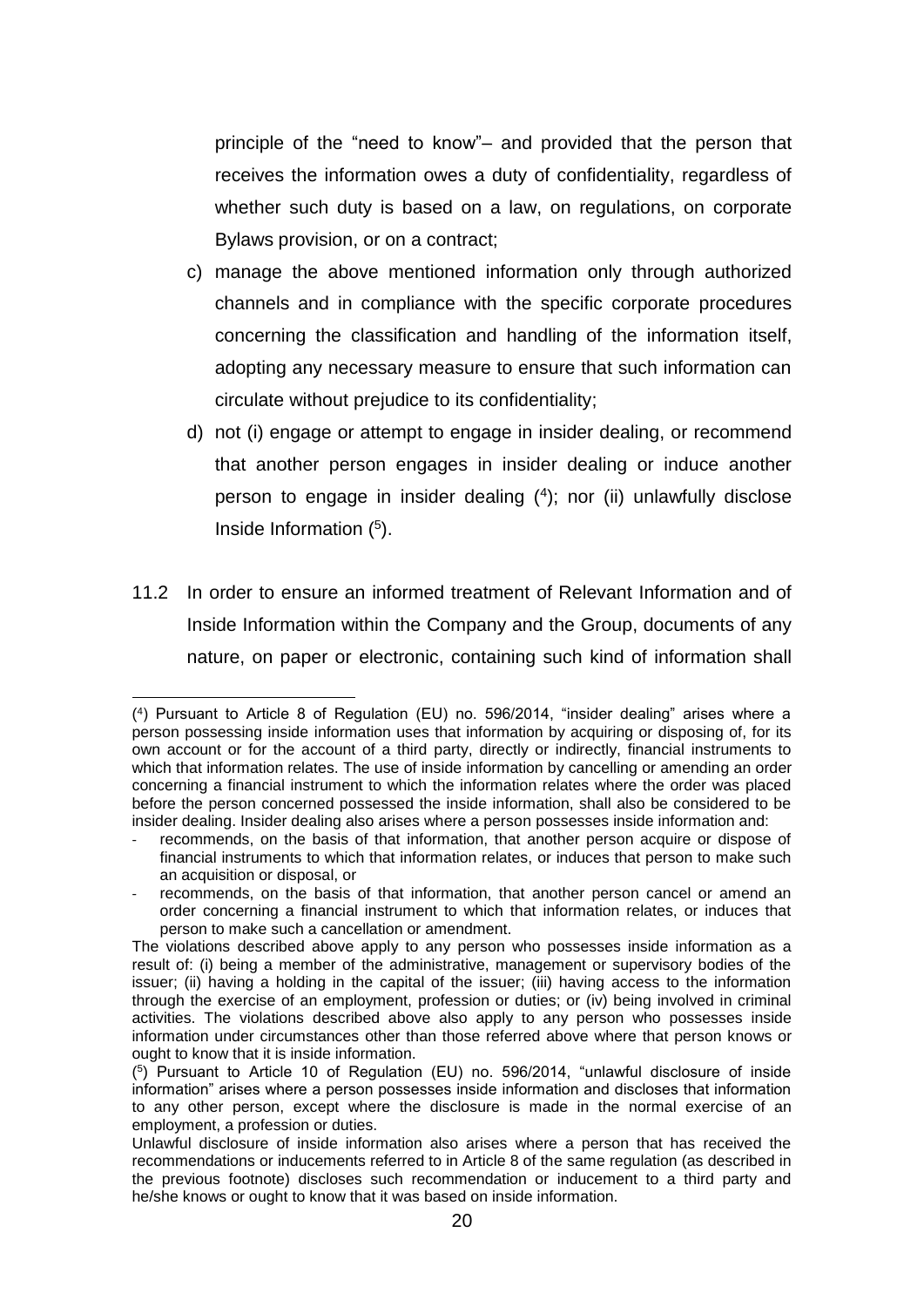be drawn up, sent, processed and filed in order to grant that the persons who have access to them are informed about the relevant or inside nature of the information contained therein.

## **ARTICLE 12**

### *Financial Information*

- 12.1 Financial Information may be qualified as Inside Information only if it has all the requirements of such information as set forth by Article 2 above; in such a case, being Inside Information, it is subject to all the provisions of this Regulation applicable to Inside Information, as well as – in the course of their evolution – to the provisions applicable to Relevant Information.
- 12.2 Notwithstanding the above, where Financial Information does not qualify as Inside Information, in addition to the provision of this Regulation concerning Confidential Information, also the provisions of the same Regulation on the handling within the Company and the Group and – where the applicable laws require their disclosure – on the public disclosure of Inside Information shall apply, except for the obligations and/or activities strictly connected to the price sensitivity of the information (such as, for example, the start of the delay procedure set forth in Article 10).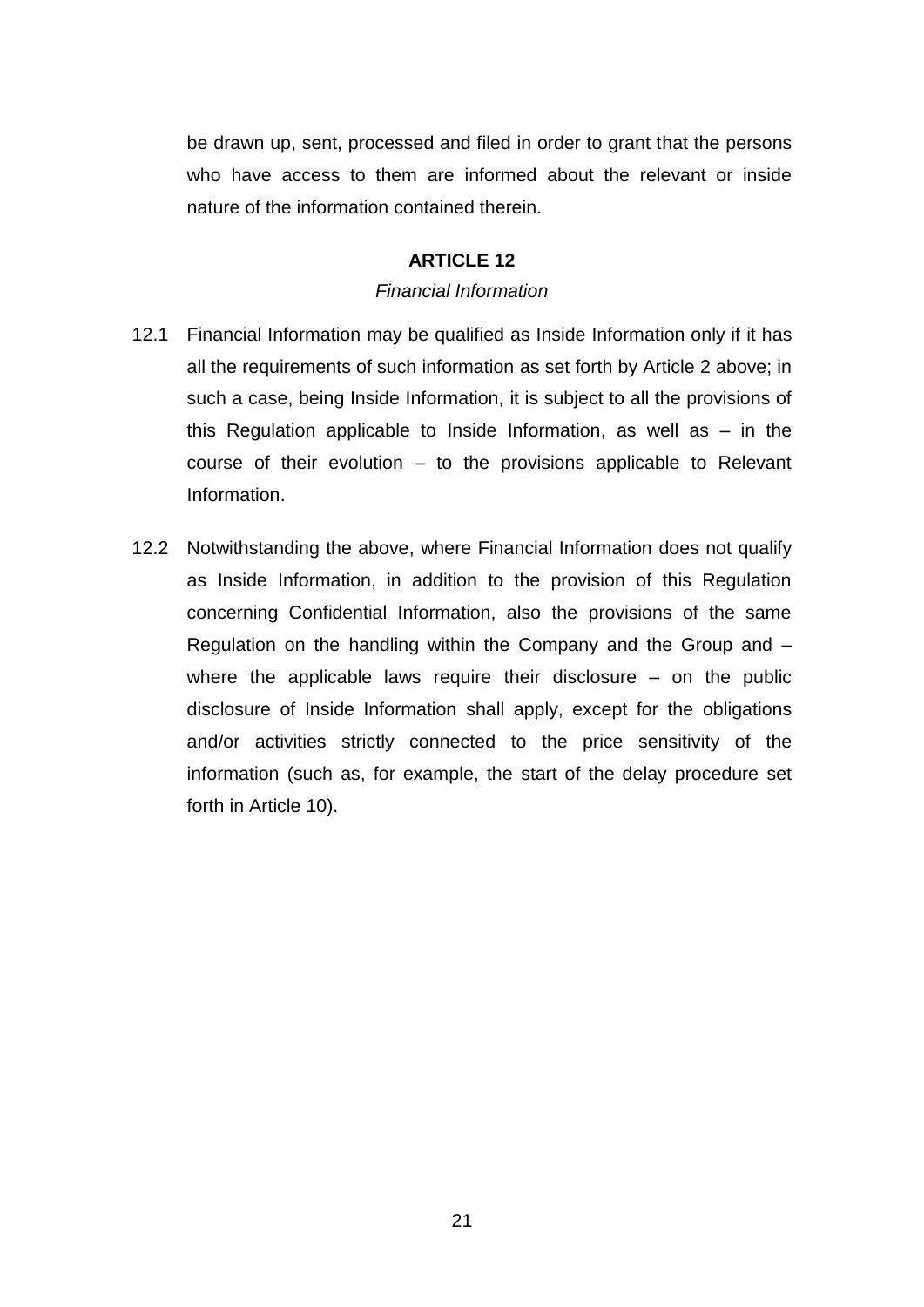## **SECTION IV**

## **FAILURE TO COMPLY WITH THE REGULATION AND LAWS AND FINAL PROVISIONS**

### **ARTICLE 13**

#### *Measures against persons responsible for the breaches*

- 13.1 In case of any breach of the provisions of this Regulation and/or of its Implementing Rules, Enel and its subsidiaries shall adopt against the persons responsible for the offences the measures provided for by the labour contracts (if their respective executives or employees are concerned), as well as by the applicable laws.
- 13.2 Where, as a consequence of the failure to comply with the principles of this Regulation and/or of its Implementing Rules which results in a breach of the legal provisions on corporate information, Enel incurs pecuniary administrative sanctions provided for by the applicable laws, action for recovery shall be taken by the Company against the persons responsible for the breach, aimed at obtaining the reimbursement of the costs borne for the payment of such sanctions.
- 13.3 Without prejudice to the provisions of this Regulation and in its Implementing Rules, it is understood that in case of notification of market abuse wrongdoing from the relevant Authorities, it is not decisive that, at the moment when the conduct subject to notification was carried out, the information upon which the conduct is based wasn't qualified as an Inside Information yet.

### **ARTICLE 14**

#### *Final provisions*

14.1 The Chief Executive Officer may introduce in this Regulation any amendment and/or addition (i) which should be necessary as a consequence of changes in the organizational structure of the Company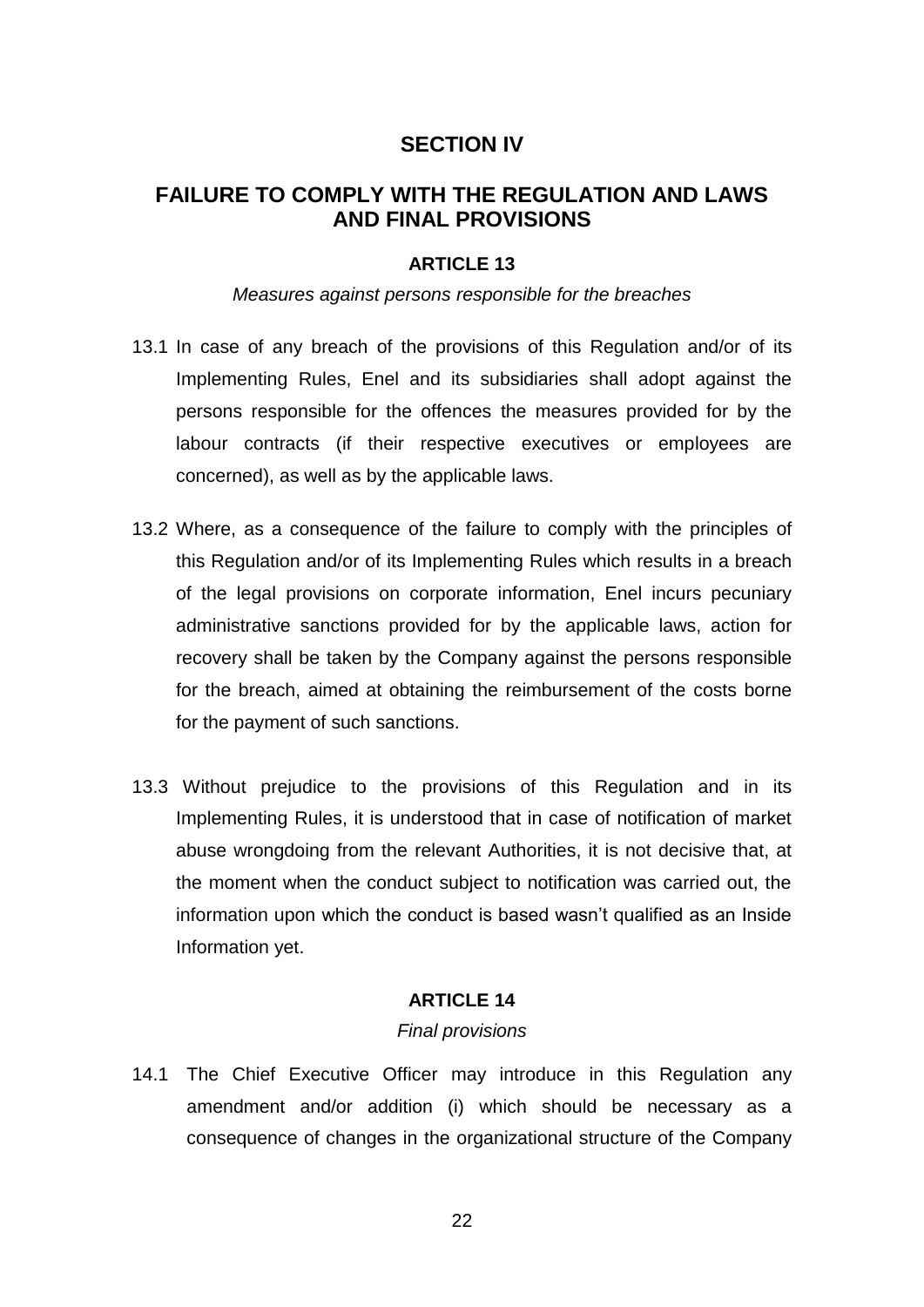or (ii) which are necessary for its adjustment to subsequent legal provisions.

In such a case, the Chief Executive Officer informs the Board of Directors of Enel, during its first available meeting, about the amendments and/or additions introduced in this Regulation.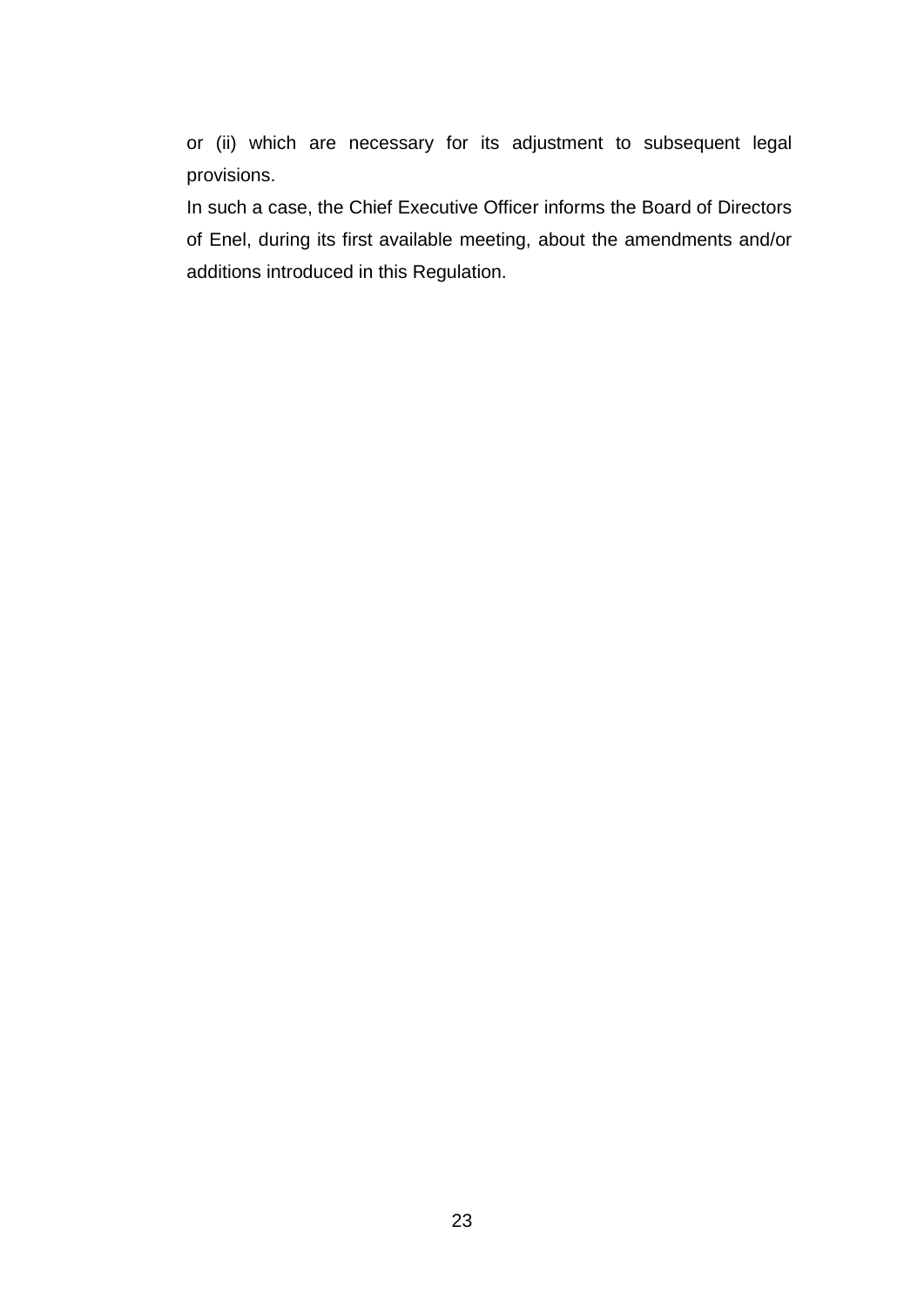## **Annex 1**

## **MAIN KINDS OF RELEVANT INFORMATION**

On the basis of the guidelines outlined by the Committee of European Securities Regulators (now ESMA - European Securities and Markets Authority) and the price sensitive press release schemes of the Italian Stock Exchange, a non-exhaustive list of Relevant Information includes the following events or sets of circumstances, depending on their materiality.

## **A. Accounting Data**

- Processing/approval of accounting data for the period, including preliminary accounting data.
- Issue by the auditing company of a judgement with findings, of a negative judgement or of a statement that no judgement can be issued regarding the periodical accounting statements.
- Changes in the value of assets.

## **B. Forecasting Data**

• Processing/approval of forecast data or quantitative objectives concerning management performance.

### **C. Stock and Bonds Transactions. Dividends**

- Transactions involving the Company's own shares or other listed financial instruments.
- Incentive plans intended for management and/or employees.
- Capital increases and/or issuing of bonds (including convertible bonds) in order to raise finance resources. Other capital transactions or issuing of warrants.
- Modifications of rights relating to listed financial instruments.
- **•** Distribution of dividends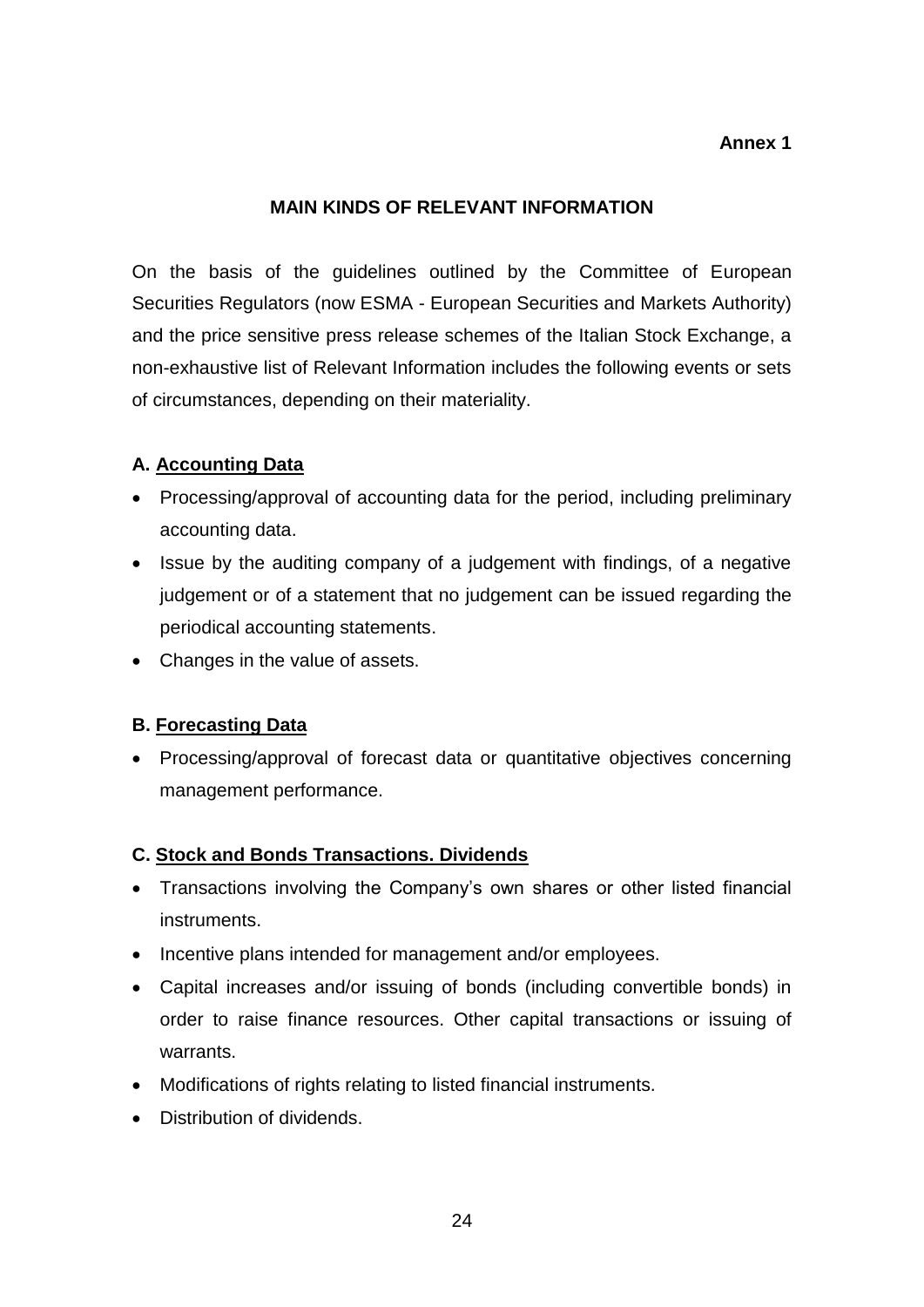## **D. Strategic Transactions**

- Transactions involving the acquisition or sale of assets, including transactions performed by assets contribution. These include the acquisition or sale of stakes, other activities or business units.
- Entering into or withdrawal from a business sector.

## **E. Extraordinary Company Operations**

- Restructuring and reorganisations with an effect on the asset and liability statement, profit and loss account or financial situation.
- Merger and demerger operations.

# **F. Changes Relating to Company Executives, Shareholders or Auditing Companies**

- Appointment or resignations of members of the Board of Directors or Board of Statutory Auditors or changes among the executives having strategic responsibilities.
- Changes in ownership structure or any shareholders' agreements involving Enel or listed companies controlled by Enel.
- The resignation of the assignment by the auditing company. Replacement of the auditing company.

## **G. Agreements, Transactions or Other Significant Events**

- Building of plants for electricity generation, transmission and distribution.
- Signing, modification or cancellation of contracts or agreements. Cancellations or modifications of orders received from the client. Technological innovations. Conclusion of trials relating to intangible assets such as inventions, patents or licenses.
- Transactions, particularly if atypical or unusual, carried out with related parties.
- Damage to or deterioration of assets.
- Insolvency of debtors or suppliers.
- Revocation of credit lines by financial institutions.
- Legal disputes.